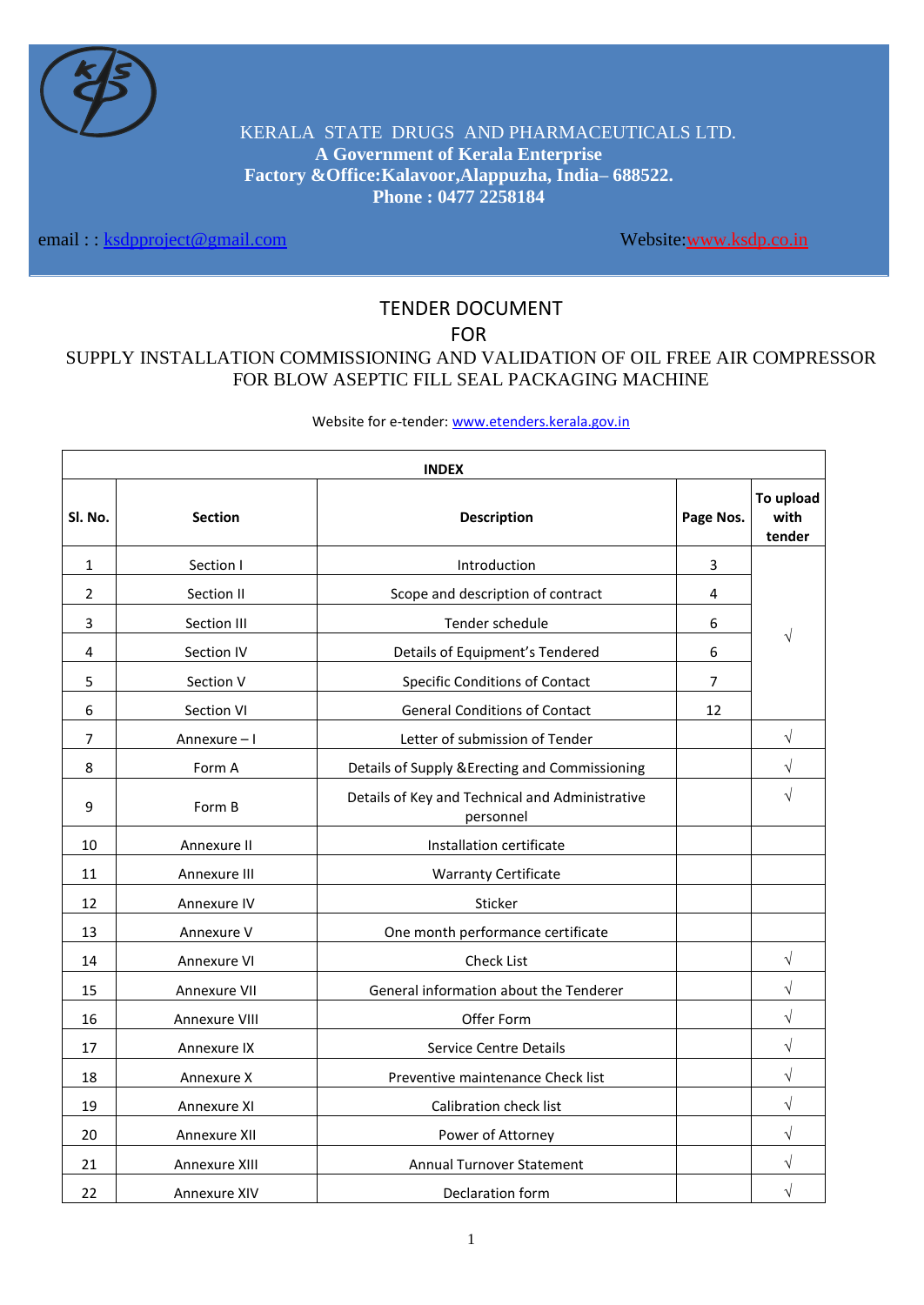| 23 | Annexure XV   | Deviation statement            |  |
|----|---------------|--------------------------------|--|
| 24 | Annexure XVI  | Format for completion Schedule |  |
| 25 | Annexure XVII | <b>AMC Charges</b>             |  |
| 26 | URS           | User Requirement specification |  |
|    | <b>BOQ</b>    | Price bid                      |  |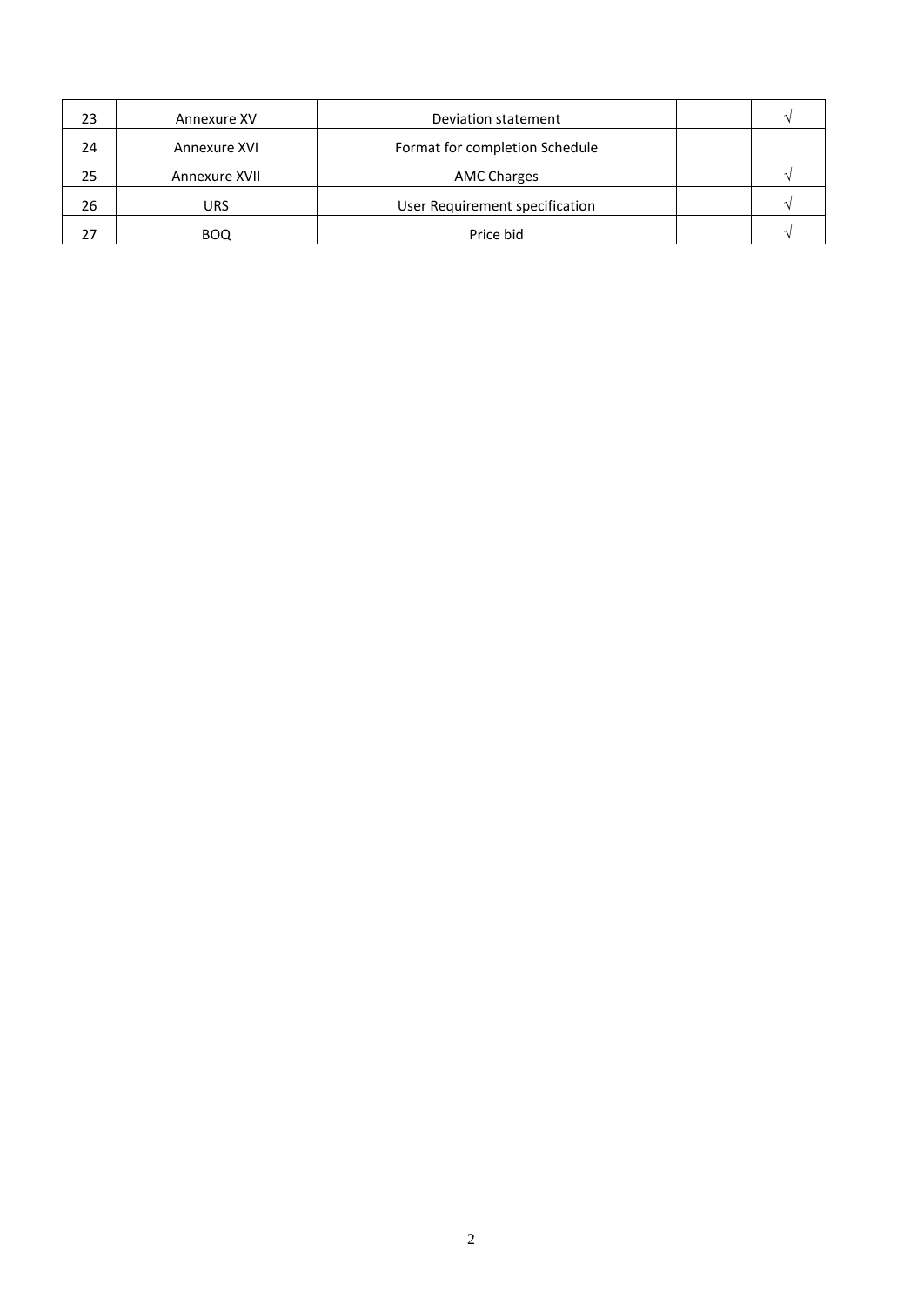# **SECTION I INTRODUCTION**

- 1.1. The Kerala State Drugs & Pharmaceuticals Limited KSDPL is a fully owned Government of Kerala company set up in 1974 for manufacture of Pharmaceutical formulations. One of the key objectives of the KSDPL is to act as the main supplier of all essential drugs for all health care institutions (hereinafter referred to as Company) under Government of Kerala and to open market. The Company has also been entrusted with the manufacture of all kinds of modern Medicines.
- 1.2. Over the last decades, several equipment have been procured and installed in our institution under different schemes. The objective of maintenance of the equipment. Site preparation, timely replacement of consumables, calibration of sensitive equipment, up gradation of technology, training to the staff could be achieved only with the active involvement and support of the manufacturers/dealers of the equipment.
- 1.3. The two bid system, which is followed, has been designed to eliminate thoseequipment which do not match the technical specifications, or not having the proven technology and to eliminate firms that do not have the financial or technical capability to supply, install and maintain the equipment. i.e., to provide after sales support for a period of minimum 5 years from the date of installation and to ensure 98 % uptime in performance/operation of the equipment.
- 1.4. The  $3^{rd}$  Instalment of payment to the successful tenders will be settled after obtaining a 'one month performance certificate' from the head of the department – one month period is a period of trail run - during which the performance of the equipment will be keenly observed. We ensure that the technical specifications are not biased towards a particular equipment/firm, through consultations during the pre-tender meetings with the prospective tenderer's. Amendments in the terms and conditions of the tender documents may be resorted to on the basis of expert advice to see that more than one firm qualifies for the final round. Technology specific specifications/conditions and entertaining direct purchase will be undertaken, if and only if , the department certifies the equipment required is of proprietary nature. Since the equipment procured are dealing with manufacture of medicines, it is our endeavour to ensure that most modern, but proven and durable equipment are procured and supplied. The tender documents are prepared after assessing the market to meet such objectives.
- 1.5. Every rupees spend by the Company is public money and hence accountable. Therefore, after sales service and up-time guarantee on the performance of the equipment purchased by the Company have to be given paramount importance. Company will be dealing with defaulters in these fronts with a firm hand, which may lead to black listing and recovery of damages. We request our valuable suppliers to avoid such unpleasant situations.
- 1.6. It is also essential while dealing with public money that utmost transparency has to be maintained in the procurements of the Company. The Company will not wait for the mandatory 30 days period to provide any information under Right to Information Act and will provide the information within the minimum possible time. The Company will uphold the fundamental "right to be heard' enshrined under the Constitution of India and will take harsh decisions only after providing opportunity for hearing/submission of facts. Tenderer's could prefer appeal to the government against all decisions of the Company.

Looking forward for a long standing good relation with you.

Best wishes,

Sd/-

Date:29.11.2021 Managing Director, KSDPL & Tender Inviting Authority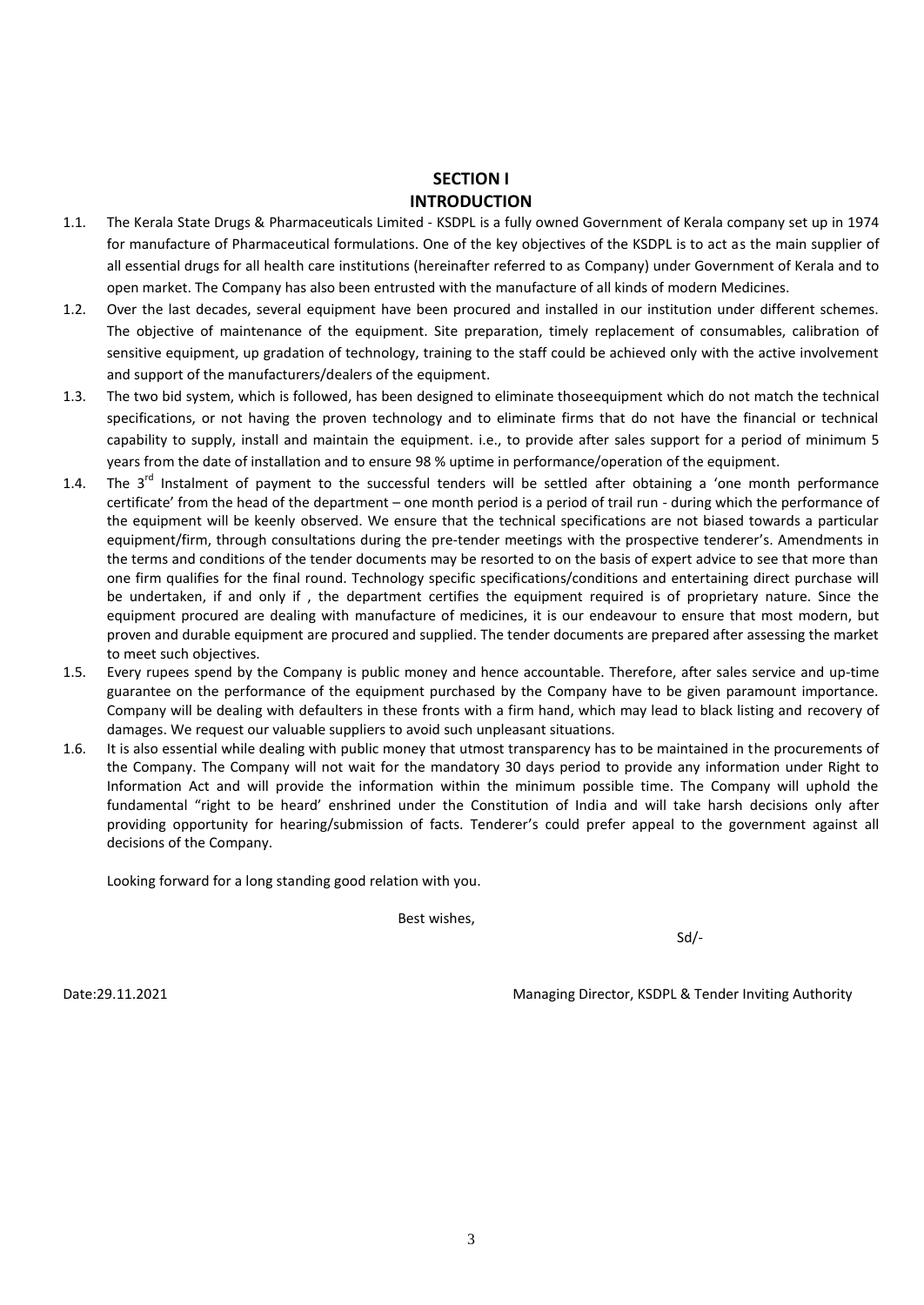# **SECTION II SCOPE & DESCRIPTION OF CONTRACT**

## **2.1. General Definitions**

- 2.1.1. Government means Government of Kerala, represented by the Secretary to Industries.
- 2.1.2. Purchase Committee is a Committee of all the concerned Officers, authorised under Resolution to decide on the purchase of the drugs and equipment procured by the Kerala State Drugs &Pharmaceuticals Ltd.
- 2.1.3. Tender Inviting Authority is the Managing Director of the KSDPL, who on behalf of the Company/Government or the funding agencies calls and finalize tenders and ensure supply, installation and after sales service of the equipment procured under this tender document.
- 2.1.4. Funding agencies are usually departments like Industries Department, other Government Institutions and registered societies etc funded by the Government of Kerala.
- 2.1.5. Blacklisting/debarring the event occurring by the operation of the conditions under which the tenderers will be prevented for a period of 1 to 5 years from participating in the future tenders of Tender Inviting Authority, more specifically mentioned in the Specific Conditions of Contract (Section V) and General Conditions of Contract (Section VI) of this tender document, the period being decided on the basis of number of violations in the tender conditions and the loss/hardship caused to the Tender Inviting Authority on account of such violations.

## **2.2. Scope**

- 2..2.1. The tenders are invited for the supply, installation and commissioning of the equipment, the details of which are mentioned in Section IV/NIT, needed for the company. The main objective is to obtain bulk discount and obtaining excellent after sales service to the equipment procured under this tender. For this, the Company, on behalf of the Government, will undertake and oversee the procurement process, ensure that the successful tenderer's are installing the equipment properly in the company specified and provide the after sales service during the agreed period of contract in respect of the equipment installed this contract to the satisfaction of the Tender Inviting Authority as well as the user level.
- 2..2.2. If the Tender Inviting Authority chooses to place orders for supply, installation and commissioning, the successful tenderer is bound to supply the same make/model of equipment(s) at the same rates and under the same terms and conditions of this tender, placing the repeat order.

#### **2.3. Brief Description:**

**Note:** In tender document any where mentioned that only online submission/through e-tender website is allowed should be read as that bidders can submit document through online mode in e-tender website [www.etenders.kerala.gov.in](http://www.etenders.kerala.gov.in/) or through sealed tender as mentioned in NIT.

- 2.3.1 A two bid system consisting of technical bid and price bid is adopted in the invitation of tenders. Those tenderers which are eligible as per prequalification criteria submit the requisite information as needed in the technical bid document and demonstrate the features/specification of the equipment offered under this tender to the satisfaction of the Tender Inviting Authority will only be eligible for opening of price bids.
- 2.3.2 All bid/tender documents are to be submitted online only and in the designated cover(s)/envelope(s) on the e-Tenders websitewww.etenders.kerala.gov.in. Technical bid and financial bid shall be submitted in their respective designated online covers. Tenders/ bids shall be accepted only through online mode on the website and no manual submission of the same shall be entertained. Late tenders will not be accepted. The scanned copies of registration certificate, Bid Capacity certificate shall be submitted online and subsequently in a separate covers. More details on EMD & Cost of Tender documents/bid submission fee are mentioned in the website etenders.kerala.gov.in.
- 2.3.3 The Price bids of the short-listed technically qualified tenderer(s) will be opened only after evaluation of Technical Bids. The short-listing of the tenderer(s) will be carried out on the basis of the technical evaluation and demonstration, if required.
- 2.3.4 The tender documents could be downloaded from the website of the www.etenders.kerala.gov.in.
- 2.3.5 The tenders should be prepared and submitted as per the tender formats only prescribed in the e-tender documents in the website, and should be uploaded in the website etenders.kerala.gov.in within the stipulated time.
- 2.3.6 In order to ensure maximum number of competitive tenders and to avoid indication of the price quoted, a fixed rate of Earnest Money Deposit (EMD) is adopted.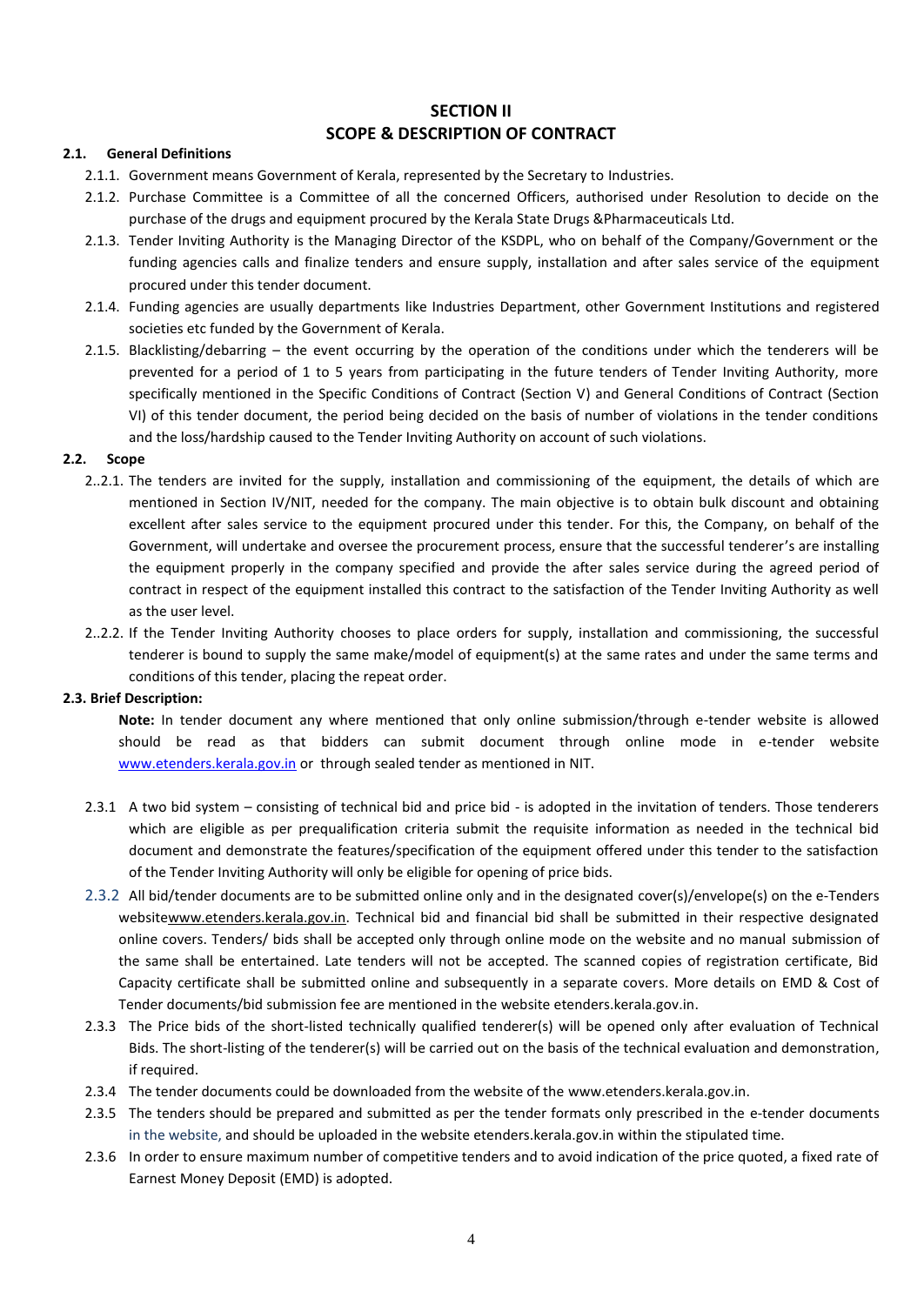- 2.3.7 The date of opening of tender technical bid is only published in advance. The date of opening of price bid will be decided after demonstration/obtaining clarification(s) from those who qualify in the technical bid and shall be informed to the qualified tenderers from time to time.
- 2.3.8 Minor infirmities in the submission of documents will be allowed to be rectified so as to ensure qualification of maximum number of competitive offers to the final round.
- 2.3.9 The Company normally adopts three methods for verification of compliance of specification of the equipment, called "demonstration", as follows, if required by.
	- 1. Demonstration of the specification of sample equipment at the head office of Tender Inviting Authority.
	- 2. Inspection by a technical committee or the representative of the Tender Inviting Authority at the nearest third party location where the successful tenderers have installed a same make/model of the equipment.
	- 3. Factory acceptance test in OEM's premises.
	- 4. Demonstration of the specification at the Company after installation of the equipment.
- 2.3.10 The decision on the mode of verification of specification of the equipment will be decided after the technical evaluation by the consultant/concerned officer of the Company on the basis of expert advice. The Tender Inviting Authority may also resort to Pre-Delivery Inspection (PDI) at the suppliers site, if needed.
- 2.3.11 There will not be any individual communication in respect of general notices, amendments, etc. The prospective offers are advised to check for updates in our website [www.etenders.kerala.gov.ino](http://www.etenders.kerala.gov.in/)n a day to day basis. Individual communications will only be issued in exceptional cases, at the discretion of the Tender Inviting Authority. All notices/information will also be disseminated through the Tender Inviting Authority's website and it will be binding on the tenderers. The prospective tenderers are advised to browse the website of the etender on a day-today basis till the tender is concluded.
- 2.3.12 The consultant / Owner has the right to increase or decrease the quantity of work or delete/add certain items of work. However such changes shall not entitle the contractor for any compensation, claim regarding the change in scope of work.The variation in scope may be by way of changes in drawings regarding dimensions but specification remaining the same. In such a case, the contractor shall not be entitled for any claim due to change. In case of change of specification, the difference of amount (on either plus or minus side) shall be established on unit rate by owner in consultation with consultant and the same shall be acceptable to the contractor. All electrical,mechanical,civil, masonry and other job works and materials required for doing this work (including all works required for erection/installation / foundation to place compressor) are part and parcel of the work. Such works required also to be undertaken by the contractor without additional claim and after proper assessment of the area and requirement to meet the standards of GMP. If any item not included in the BOQ but are necessary for the completion of work should also considered in the quote. PCGI Panel works and door erection works have been completed. So access to machine position should be done by contractor/supplier without dismantling panel/door. Site preparation charges, Wall/ceiling/concrete Openings and making good as before etc. Required are in scope of contractor.
- 2.3.13 The Company attaches paramount importance to the after sales service of the equipment installed to ensure smooth operation afterwards. The successful tenderer is required to undertake preventive maintenance and attend all repairs, if any, that may arise during the warranty period free of cost.
- 2.3.14 Failure to provide satisfactory after sales services during or after the warranty period will lead to blacklisting/debarring of the tenderers, but after issuing due notice and provide opportunity for being heard.
- 2.3.15 The decision to impose penalties and finally to black list the defaulting firm will be final and shall be binding on all tenderers participating in this tender. However there will be provision for appeal before the Government against the decisions of the Tender Inviting Authority.
- 2.3.16 Lowest bidder will be selected by taking grand total

\*\*\*\*\* \*\*\*\*\* \*\*\*\*\* \*\*\*\*\*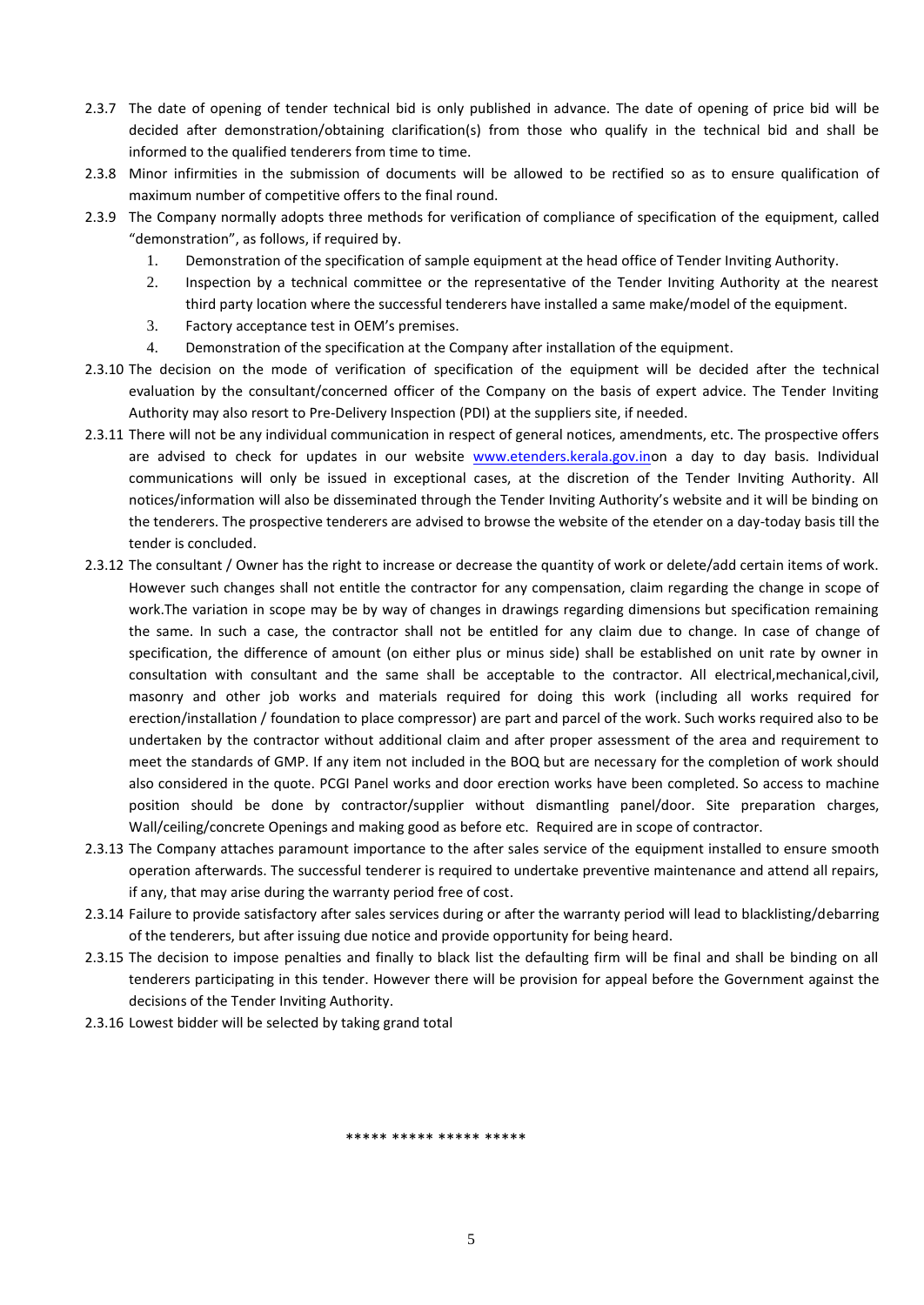# **SECTION III TENDER SCHEDULE**

## **3.1 Important dates:**

| Sl.No. | <b>Particulars</b>                   | Date and time                         | Venue                 |
|--------|--------------------------------------|---------------------------------------|-----------------------|
|        | Date of release of tender            |                                       |                       |
| 2.     | Date of Pre-BID meeting              |                                       |                       |
| 3.     | Last date for submission of Tender   | PLEASE SEE THE NIT FOR THIS           |                       |
| 4.     | Date of opening of the Technical bid |                                       |                       |
| 5.     | Date of demonstration of Equipment   | To be informed to the qualified       | Head Office, KSDPL/or |
|        |                                      | tenderers qualifying after opening of | as mentioned above    |
|        |                                      | Technical bids.                       |                       |
| 6.     | Date of opening of the price Bid     | To be informed to the qualified       |                       |
|        |                                      | tenderers qualifying after            |                       |
|        |                                      | Technical evaluation/demonstration.   |                       |

# **SECTION IV DETAILS OF EQUIPMENTS TENDERED**

# **4.1 Equipment(s) tendered:**

| Sl.No | <b>Description</b>                                                                                                             | <b>Quantity</b> |
|-------|--------------------------------------------------------------------------------------------------------------------------------|-----------------|
|       | SUPPLY INSTALLATION COMMISSIONING AND<br>VALIDATION OF OIL FREE AIR COMPRESSOR FOR<br>BLOW ASEPTIC FILL SEAL PACKAGING MACHINE | AS PER BOO      |

# **4.2 Technical specifications:**

The detailed User Requirement specifications and other quality parameters of the above equipment are contained in the tender documents.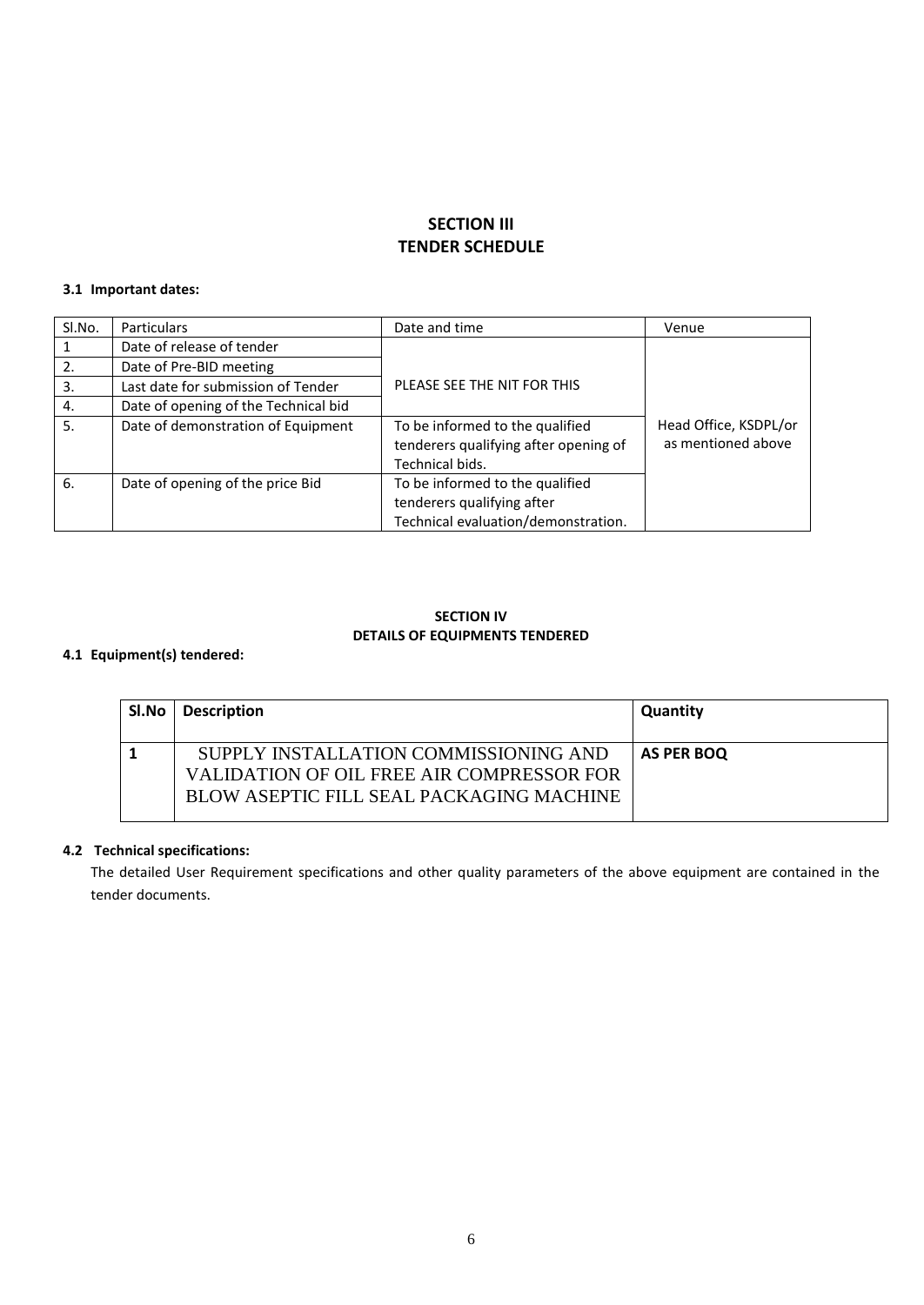## **SECTION V SPECIFIC CONDITIONS OF CONTRACT**

#### **5.1 Time Limits prescribed**

| SI. No | Activity                                                                         | Time Limit                                                                                                                                             |
|--------|----------------------------------------------------------------------------------|--------------------------------------------------------------------------------------------------------------------------------------------------------|
| 5.1.1  | Installation & Delivery period                                                   | 60 Days from date of issuance of Supply/work Order                                                                                                     |
| 5.1.2  | Comprehensive warranty period                                                    | 3 years from date of commissioning.                                                                                                                    |
| 5.1.3  | CMC/AMC period                                                                   | AMC for 3 year after warranty period.                                                                                                                  |
| 5.1.4  | Frequency of visits to Department<br>concerned during Warranty/CMC or<br>AMC     | One visit every three months (4 visits in a<br>for<br>vear)<br>periodic/preventive maintenance and any time for attending<br>repairs/break down calls. |
| 5.1.5  | Frequency of payment of CMC or AMC<br>charges                                    | WILL BE DECIDED LATER.                                                                                                                                 |
| 5.1.6  | Submission of Security deposit and<br>entering into Contract                     | 10 days from the date of issuance of Letter of Intent/purchase<br>order.                                                                               |
| 5.1.7  | Payment Installments of Price of<br>equipment and ratio - INDIGENIOUS<br>OFFERS. | 3 Installments and in the ratio 30: 60:10 of basic value.                                                                                              |
|        | FOR FOREIGN DIRECT OFFERS                                                        | AGAINST cl 5.9.2                                                                                                                                       |
| 5.1.8  | Time for making payments by Tender<br><b>Inviting Authority</b>                  | Within 30 days from the date of<br>Submission of proper documents or LOC Terms for direct importers.                                                   |
| 5.1.9  | Maximum time to attend any Repair call                                           | Within 24 hours                                                                                                                                        |
| 5.1.10 | Uptime in a year                                                                 | 98%                                                                                                                                                    |

## **5.2. Pre-qualification of tenderers:**

- 5.2.1 Original Manufacturers/Suppliers/Dealer shaving a place of business in any of the States of India are eligible to participate in this tender. [Original Equipment Manufacturers shall submit the 'Manufacturers Offer Form and Suppliers/Dealers should submit manufacturer's authorization form and declaration that OEM should provide guarantee/warranty and after sales service during the period of warranty/CMC/AMC as per this tender.
- 5.2.2 The manufacturer of the equipment offered should be in the business of OIL FREE AIR COMPRESSOR for the last three completed calendar years.
- 5.2.3 The tenderer and manufacturer of the equipment offered should have supplied and installed at least one number of OIL FREE AIR COMPRESSOR OF OUTPUT 10 BAR as per the schedule of requirements in any one of the last two completed calendar years in the country and who submit copy of the work order, satisfactory performance report attested by the client(s).
- 5.2.4 If the tenderer or manufacturer has installed same / similar equipment of lower or higher configuration in institutions under any Government firms in the past three calendar years, the tenderer shall submit satisfactory performance certificate from such State government institutions, subject to the limits imposed under cl.5.2.3.
- 5.2.5 Tenderers who submit all the necessary documents as prescribed for inclusion in the technical bid without any ambiguity, errors etc. and who submit the requisite cost of the tender document and also the EMD.
- 5.2.6 The tenderers should who have an average annual turnover of INR 60 LAKHS for the last three completed financial years. The tenderer shall submit proof of the same (attested audited copy of audited accounts, balance sheet, annual report etc.)
- 5.2.7 Tenderers shall submit copy of IT returns filed or related documents for the last three years.
- 5.2.8 Tenderers who have the capability to attend repairs of the equipment within the time mentioned as per clause 5.1.9 anywhere in Kerala, INDIA and who are willing to provide stand by equipment or replace the faulty equipment or parts if the repair/down time extends beyond 72 hours from the time of reporting of the fault within the next 48 hours (total down time should not exceed 5 days in one instance). The tenderers who have the capability to ensure the uptime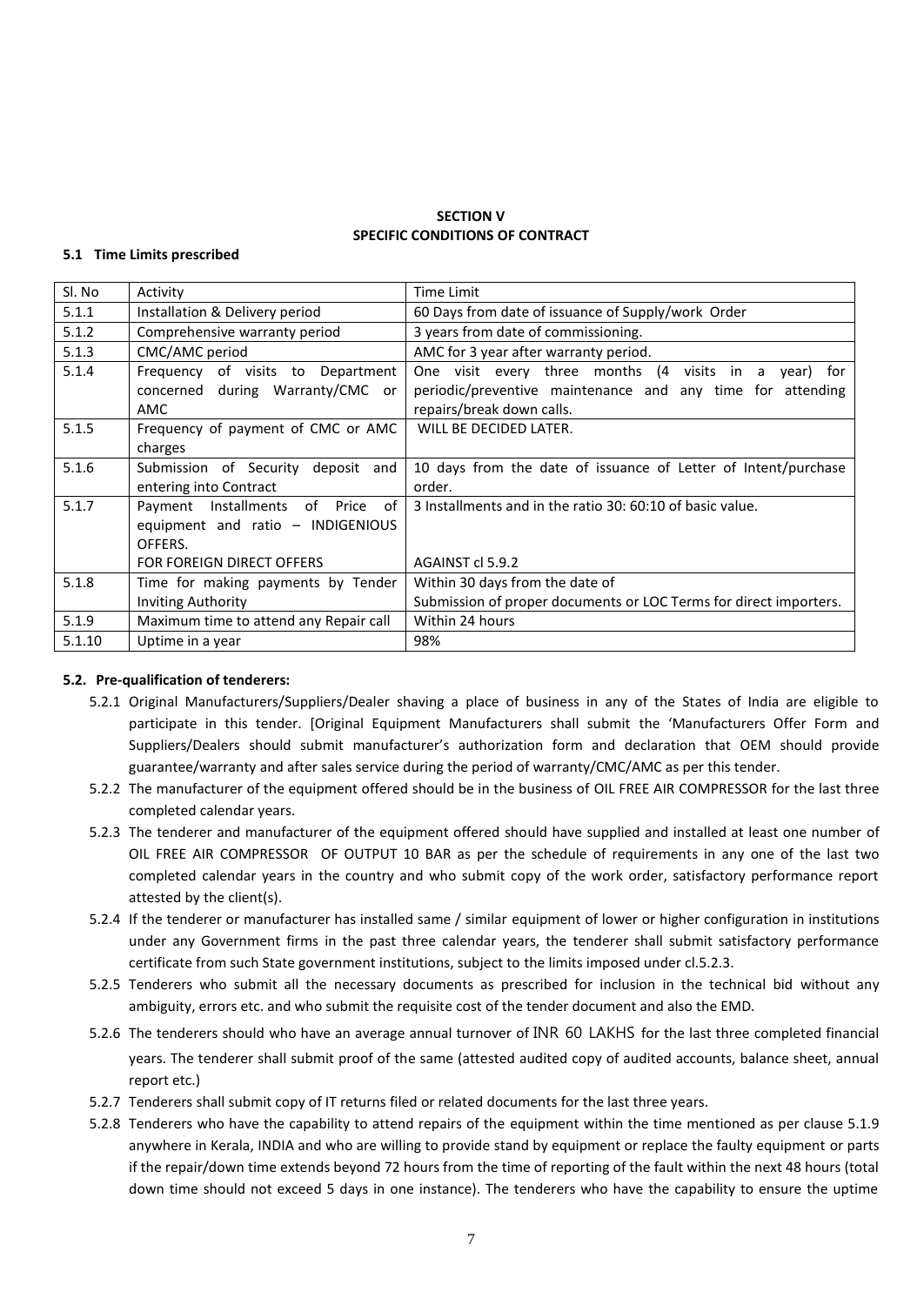mentioned in clause 5.1.10. (Documentary proof shall be submitted on the after sales facilities and expertise of the tenderer.)

- 5.2.9 Tenderers should ensure they are not offering the equipment of a firm/company that has been blacklisted by KSDPL or blacklisted/debarred by any other State/Central Government's organization.
- 5.2.10Tenderers who have been blacklisted/ debarred by Tender Inviting Authority or blacklisted / debarred by any State Government or Central Government department/Organization should not participate in the tender during the period of blacklisting.
- 5.2.11Notwithstanding anything contained in any other clause in this tender document, or anything contained in any previous tender contract, agreement, instrument or any other legal document, firms / dealers /suppliers / manufacturers who had entered into a contract for supply of any particular equipment with KSDPL during the year 2010-2021, shall not be eligible to participate in this tender in respect of the same/ similar /or any other equipment if the said firms / dealers / suppliers / manufacturers had failed to execute any of the supply orders placed to them.
- 5.2.12Firm / company who have withdrawn/terminated the service after participating in any of the previous tenders /work of KSDPL are not eligible to participate in this tender.

## **5.3. Delivery and Installation**

- 5.3.1. The successful tenderer is required to deliver the equipment and install the equipment at the site within the time specified under cl 5.1.1 from the date of issue of the 'Supply Order' and demonstrate individually the specification/features as well as operation / performance of the equipment to the satisfaction of the institution head or his/her representative and obtain an individual 'Installation Certificate' (as per format in Annexure II) for each equipment and warranty card (as per format in Annexure III) duly signed and with proper stamp of the officer concerned. A proper detail of stock taking has to be obtained in the invoices from the respective officer with signature and seal.
- 5.3.2. The Tender Inviting Authority may also depute one of its representatives, if required by, with prior intimation to the successful tenderer to be present for the demonstration. The signature of such official, if deputed, in the installation certificate is essential.
- 5.3.3. Delivery required at consignee site.
	- .3.1.1. **For indigenous goods or for imported goods if supplied from India:** Insurance(Local transportation and storage) would be borne by the supplier from warehouse to the consignee site for a period of validity.
	- .3.1.2. **For imported goods directly from abroad:** Foreign tenderers are required to quote DDP(Delivery Duty Paid) at consignee's site break up.

Customs Clearance, Handling, Unloading and loading and transportation to consignee site shall be the responsibility of the supplier/Indian agent.

- Insurance(Local Transportation and storage would be extended and borne by the supplier from warehouse to the consignee site for a period of validity.
- 5.3.4. Sticker (as per Annexure IV) issued by KSDPL showing the service details should be affixed on the equipment and its accessory units.
- 5.3.5. At least two digital photographs, one showing the sticker properly affixed on the equipment & accessories and the close up photograph of the sticker shall be submitted along with the installation certificate to KSDPL for effecting the payment. The sticker shall be written with fine tipped permanent marker pen.
- 5.3.6. The final payment of the remaining instalment is made only after obtaining a 'One Month Performance Certificate' duly signed by the institution head (as per format in annexure V) at the end of 30 days from the date of installation.
- 5.3.7. The contractor shall make no claim on Tender Inviting Authority for any loss or damage thereto caused by whatsoever source or reason.
- 5.3.8. The installation report and one month performance reports shall be submitted in a single sheet printed back to back and shall be submitted individually for each equipment installed.
- 5.3.9. The machine offered should be suitable and matching for the proposed room layout .The layout enclosed in tender.

## **5.4. After Sales Service conditions:**

5.4.1. The Tender Inviting Authority is in the pursuit of ensuring excellent after sales service for every institution in respect of the equipment supplied under this contract. The after sales terms and conditions will be strictly enforced and those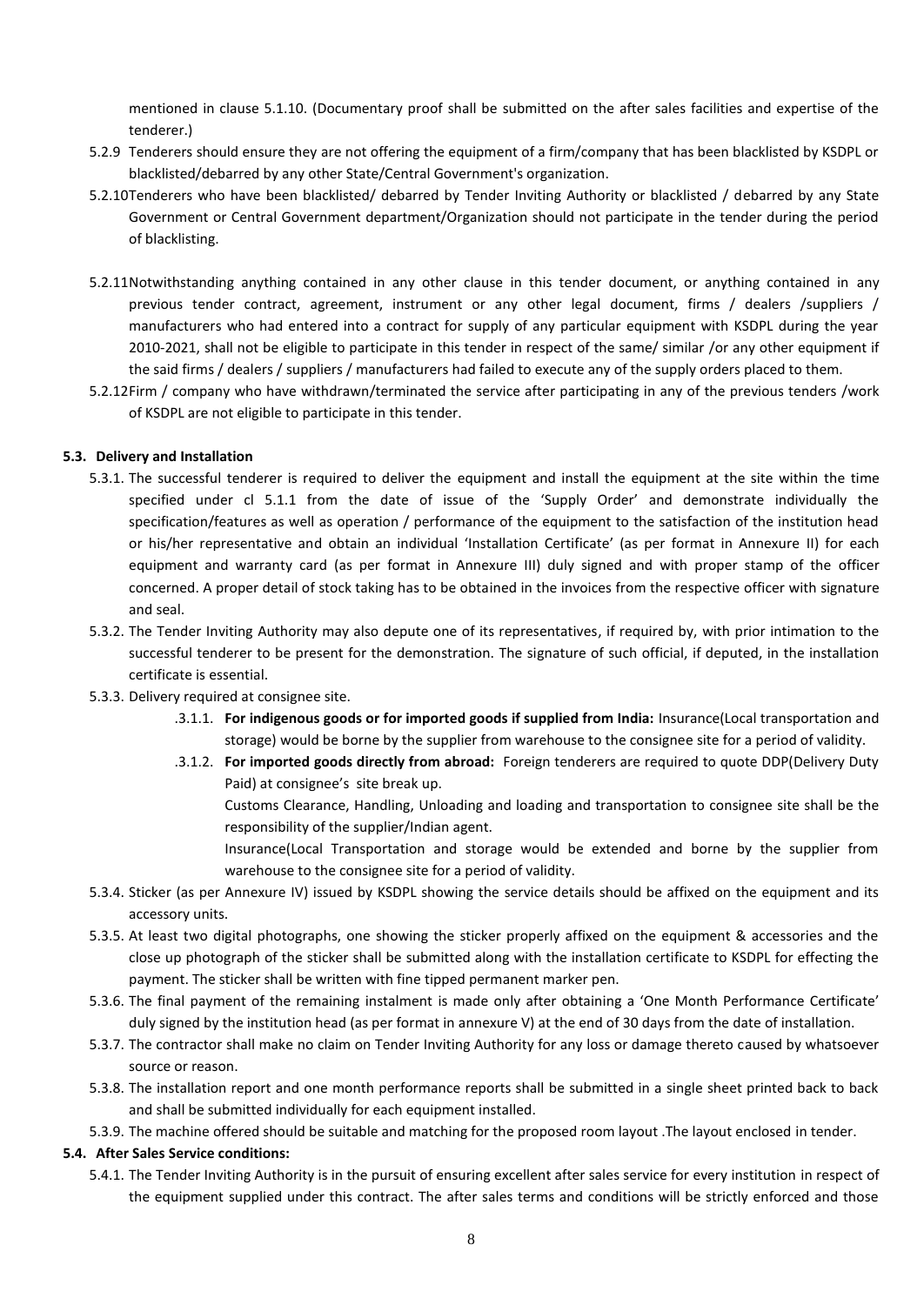tenderers who are willing to support the Tender Inviting Authority in its endeavour to provide trouble free operation/performance of the equipment for the prescribed period need only participate in the tender.

5.4.2. The after sales service shall be performed during the warranty period and also during the Comprehensive Maintenance Period (CMC)/ Annual Maintenance Contract(AMC), if awarded. The detailed terms and conditions for after sales service mentioned hereunder.

### **5.5. Guarantee/Warranty terms:**

- 5.5.1. The successful tenderer has to warrant that the Goods supplied under this Contract are new, unused, of the most recent or current models and incorporate all recent improvements in design and materials unless provided otherwise in the Contract.
- 5.5.2. The successful tenderer further have to warrant that the Goods supplied under this Contract shall have no defect arising from design, materials or workmanship (except when the design and/or material is required by the Tender Inviting Authority's specifications) or from any act or omission of the successful tenderer, that may develop under normal use of the supplied goods.
- 5.5.3. All the equipment including the accessories supplied is as per the technical specification in clause 4.2 should carry comprehensive warranty for a period mentioned under cl.5.1. in the first instance. During this period, the successful tenderer shall replace all defective parts and attend to all repairs/break downs and undertake stipulated number of preventive maintenance visits. The cost of spare parts for all replacements has to be borne by the successful tenderer during the period of comprehensive warranty.
- 5.5.4. On expiration of the comprehensive warranty period, the successful tenderer shall be willing to provide after sales support for an additional period prescribed under clause 5.1. (the period to be decided by the Tender Inviting Authority after the installation and shall be binding on all prospective tenderers once it is issued as amendment to the tender under clause 6.8) from the date of supply & installation, under an extended contract known as Annual Maintenance Contract (AMC-without replacement of spares) and Comprehensive Maintenance Contract (CMC inclusive of replacement of spares).
- 5.5.5. The prospective tenderer, who are manufacturers, shall submit an undertaking in the format as Annexure I that they are willing to provide spare parts for the period of warranty as mentioned and also during the additional CMC/AMC period, if awarded. The OEM shall also assure continuity of service to their product.
- 5.5.6. After sales service centre in Kerala preferably or at least in South India should be available as part of the prequalification criteria and the tenderer shall provide proof of their capability to undertake such maintenance/repair within the stipulated time.
- 5.5.7. Site Visits: The successful tenderer shall visit Company as part of preventive maintenance as per the frequency mentioned under cl.5.1. during the warranty period. The tenderer shall attend any number of break down/repair calls as and when informed by the Tender Inviting Authority/User Institution.
- 5.5.8. During every visit, a copy of the service report/break down call report, duly signed by the custodian of the equipment/head of the Department.
- 5.5.9. Complaints should be attended properly, within the period of warranty/MC/CMC, as the case may be, maximum within the time mentioned in clause 5.1.9. In case, the repair/fault duration is likely to exceed 72 hours,(total down time should not exceed 5 days).
- 5.5.10. Upon receipt of such notice for repair/breakdown from the Tender Inviting Authority, the successful tenderer shall, within the period specified under cl.5.1.9, and with all reasonable speed, repair or replace the defective goods or parts thereof, without cost to the Tender Inviting Authority.
- 5.5.11. If the successful tenderer, having been notified, fails to rectify the defect(s) within the period specified mentioned in cl.5.1.9, the Tender Inviting Authority may proceed to take such remedial action as may be deemed necessary, at the successful tenderer's risk and cost and without prejudice to any other rights which the Tender Inviting Authority may have against the successful tenderer under the contract.
- 5.5.12. Failure to attend the repairs in time or failure to attend the stipulated preventive maintenance visit or failure to replace the defective equipment, if the fault/down time exceeds the stipulated period or to ensure the stipulated uptime in an year shall lead to forfeiture of the performance security and/or may lead to blacklisting/debarring of the defaulting tenderer.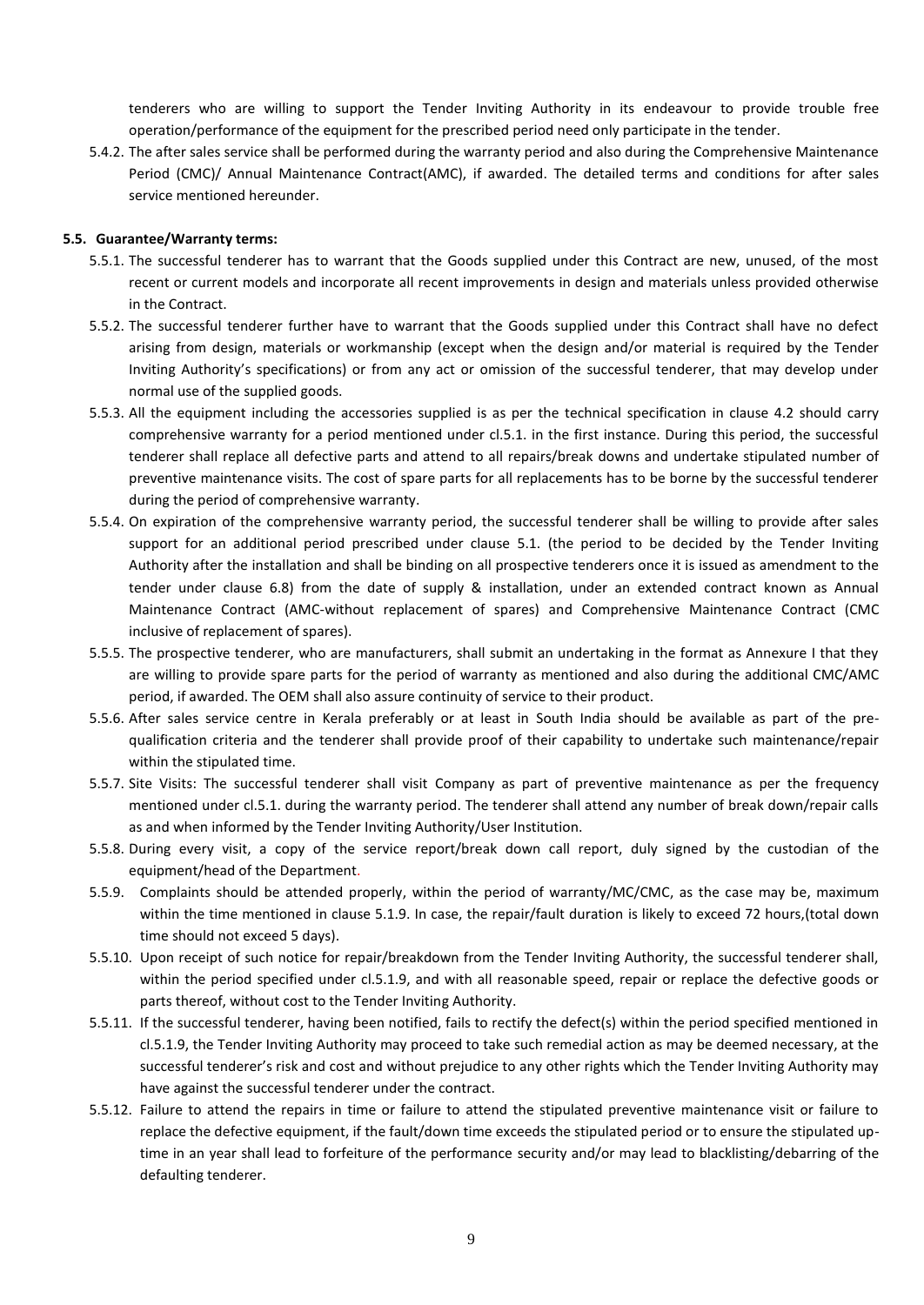- 5.5.13. A warranty certificate (as per format in Annexure III) duly signed and with proper stamp of the institution concerned and also signed by the authorized signatory with the stamp of the successful tenderer shall be submitted to the Tender Inviting Authority for keeping it under safe custody along with the Installation Certificate.
- 5.5.14. The equipment which requires quality assurance test shall be done at free of cost immediately after installation, during the comprehensive warranty period, during the CMC / AMC period, by the demand of Company and also when major spares are replaced.
- 5.5.15. Any mandatory approval required for installation shall be obtained by the successful tenderer in liaison with the respective authorities.
- 5.5.16. The tenderer shall submit the activities to be carried out during the preventive maintenance visit as per the format in Annexure .
- 5.5.17. The tenderer shall submit the parameters which require calibration and the frequency of calibration required as per the format in Annexure
- 5.5.18. The tenderer shall submit the cost of all major spares as per the format.
- 5.5.19. The tenderer shall undertake on-site calibration of the equipment every year as part of the after sales service during the period of comprehensive warranty, CMC/AMC, IF AWARDED, or on demand from the Departmentand submit a 'calibration certificate' to the head of the Departmentwith a copy to the Tender Inviting Authority afterwards.
- 5.5.20. The offered warranty includes
	- 5.5.20.1. Visits to the company at frequencies prescribed under cl.5.1. as part of preventive maintenance.
	- 5.5.20.2.Testing & calibration as per technical/service/operation manual of the manufacturer or as per the period specified or as per the demand of the user institute or Tender Inviting Authority.
	- 5.5.20.3.Quality Assurance test (if applicable).
	- 5.5.20.4.The cost of labour for all repairs/ and all spares required for replacement during repairs includingconsumables, and also the accessories and other devices supplied along with the equipment like stabilizer, UPS, Computer, Compressor, Monitor, etc, which forms part of the equipment system,wherever applicable, without which it cannot perform satisfactorily.
- 5.5.21 The exclusion of warranty of any vital equipment parts will be compared with offers of other tenderers during evaluation of the bids and this may be taken into consideration in deciding the successful tenderer on the basis of expert advice.
- 5.5.22.The tenderer shall provide up-time warranty of complete equipment as mentioned in clause 5.1.10, the uptime being calculated on 24 (hrs) X 7(days) basis failing which the extension of Warranty period will be extended by double the downtime period.
- 5.5.23.All software updates, if any required, should be provided free of cost during Warranty period.

## **5.6. Annual Maintenance Contract (CMC & AMC)**

- 5.6.1. The decision to enter into CMC or AMC will be determined on the basis of cost and complexity of the equipment by the Tender Inviting Authority, at its discretion, prior to the expiration of warranty period.
- 5.6.2. The Comprehensive Maintenance Contract (CMC) is otherwise an extended warranty. All the terms and conditions agreed by the successful tenderer for executing the comprehensive warranty of the equipment shall be extended during the period of CMC, only difference being the payment of CMC charges is absent during the period of comprehensive warranty.
- 5.6.3. During Annual Maintenance Contract, the cost of spares will be borne by the Tender Inviting Authority. During the period of AMC, other terms and conditions will remain the same as in the case of Comprehensive Warranty/CMC, except in respect of the cost of spares. In short, the AMC is a CMC with provisions for payment of cost of spare parts during the currency of the contract by the Tender Inviting Authority.
- 5.6.4. The cost of CMC, AMC, accessories and spares, reagents and consumables as in case may be quoted along with taxes applicable, if any. The taxes to be paid extra, to be specifically indicated. In the absence of any such stipulation the price will be taken inclusive of such taxes and no claim for the same will be entertained later.
- 5.6.5. Failure/refusal on the part of the successful tender supplying/installing the equipment to enter into CMC/AMC with the Tender Inviting Authority, at the end of the Comprehensive Warranty Period, if the Tender Inviting Authority, desires so, shall lead to forfeiture of performance security and may also result in the blacklisting/debarring of the tenderer.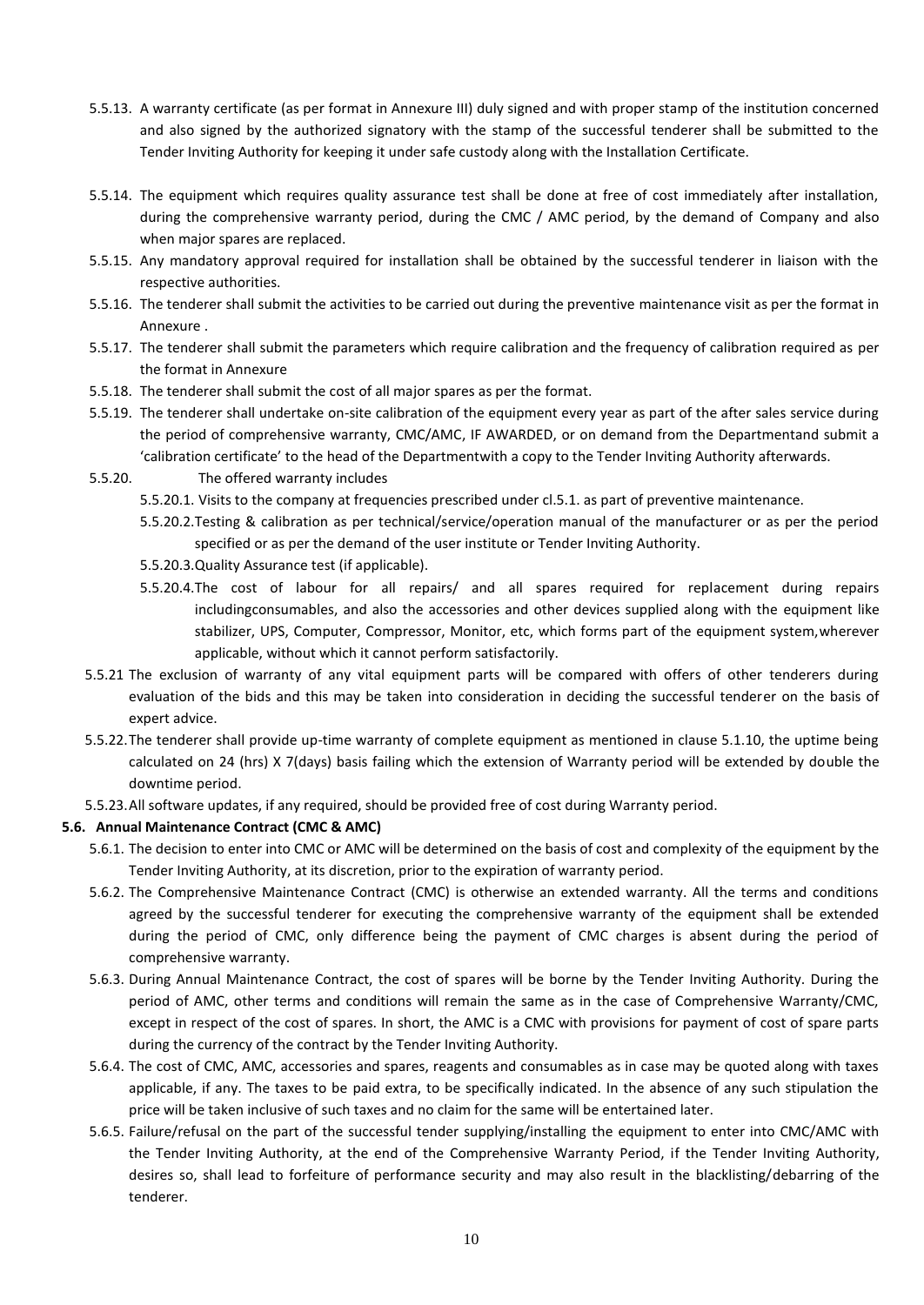- 5.6.6. The successful tenderer shall also indicate the rates for the CMC/AMC and such rates are binding on the successful tenders after the expiration of the warranty period. The yearly rates for CMC/AMC shall remain the one and the same as quoted in the price bid form for the extended years.
- 5.6.7. Tenderer has to quote the Cost of CMC/AMC (excluding taxes, if any) as per AnnexureXVII.
- 5.6.8. The payment of the agreed CMC/AMC charges will be made as per frequency for payment after satisfactory completion of said period, on receipt of service report/ break down report from the head of department.

### **5.7. Spare parts/Reagents.**

- 5.7.1. The tenders shall offer prices for all the spares/reagents mentioned in the technical specifications separately in the form.
- 5.7.2. Successful tenderer shall carry sufficient inventories to assure ex-stock supply of consumable spares for the goods so that the same are supplied to the Tender Inviting Authority promptly on receipt of order from the Tender Inviting Authority.
- 5.7.3. The successful tenderer shall take over the replaced parts/goods after providing their replacements and no claim, whatsoever shall lie on the Tender Inviting Authority for such replaced parts/goods thereafter.
- 5.7.4. The Tender Inviting Authority may place orders for additional spares/consumables/reagents which are needed for the smooth performance/operation of the equipment and the successful tenderer shall be willing to supply the same in time at the cost offered in the price bid forms, failing which, such instances will be construed as a breach of tender conditions and lead to penal provisions.
- 5.7.5. The method of evaluation and comparison of prices taking into consideration the cost of the reagents/consumables.

### **5.8. Training**

- 5.8.1. The successful tenderers have to impart on-site training to Section Head/Technical staff on the operation and preventive maintenance of the equipment at the time of installation and anytime during warranty period if demanded by the Company to the satisfaction of the Tender Inviting Authority and Head of Department.
- 5.8.2. The training details shall be recorded in the installation certificate for enabling the Tender Inviting Authority to make the Second instalment payment.

#### **5.9. Payment**

#### **Payment for domestic goods/foreign origin located in India:**

- 5.9.1. The payment of the first instalment (30%) of the price agreed will be made with the firm orderagainst an irrevocable Bank Guarantee equivalent for an amount of 110% of an amount of advance demanded, from nationalised/scheduled bank. This advance shall bear interest rate of 9.5% simple interest. The bank guarantee should renewed from time to time and the extension should be strictly in accordance with the original BG s and there should not be any change in the terms and conditions of the original guarantee. The extension of BG should be taken for the same value for which the original BG is executed. This means the BG should maintained at the original amount it was openedandit should valid till the completion of supply and commissioning. The second instalment of 60% against supply at site along with submission of original invoice, packing list, certificate of country of origin of the stores, certificate of pre-dispatch inspection with photograph, manufacturer's test certificate, certificate of insurance, Bill of lading/Airway bill, Rail receipt The balance 10% will be released On trial run after one month of commissioning and validation of the equipment and submission of performance security. In case if advance payment is not required for the successful bidder, 70% of price agreed against value of supply will be made against receipt of material at site with submission of original invoice, packing list, certificate of country of origin of the stores, certificate of pre-dispatch inspection with photograph, manufacturers test certificate, certificate of insurance, Bill of lading/Airway bill, Rail receipt etc The next 20% will be released after supply and commissioning. The balance 10% will be released On trial run after one month of commissioning and validation of the equipment and submission of performance security. Foreign principals can also submit security deposit and performance security directly on the prescribed through any foreign or Indian Bank having office in Kerala or in the form of letter of credit.
- 5.9.2. **For imported items** the payment can be 100% by way of usance LC for 90 days on CIP or bill of lading subject to the following terms i.e. 90% after furnishing of the security deposit and successful installation commissioning. The remaining balance as per cl 5.9.5.
- 5.9.3. The original invoice submitted shall be in the name of the Tender Inviting Authority and the name of the consignee shall also be mentioned in it.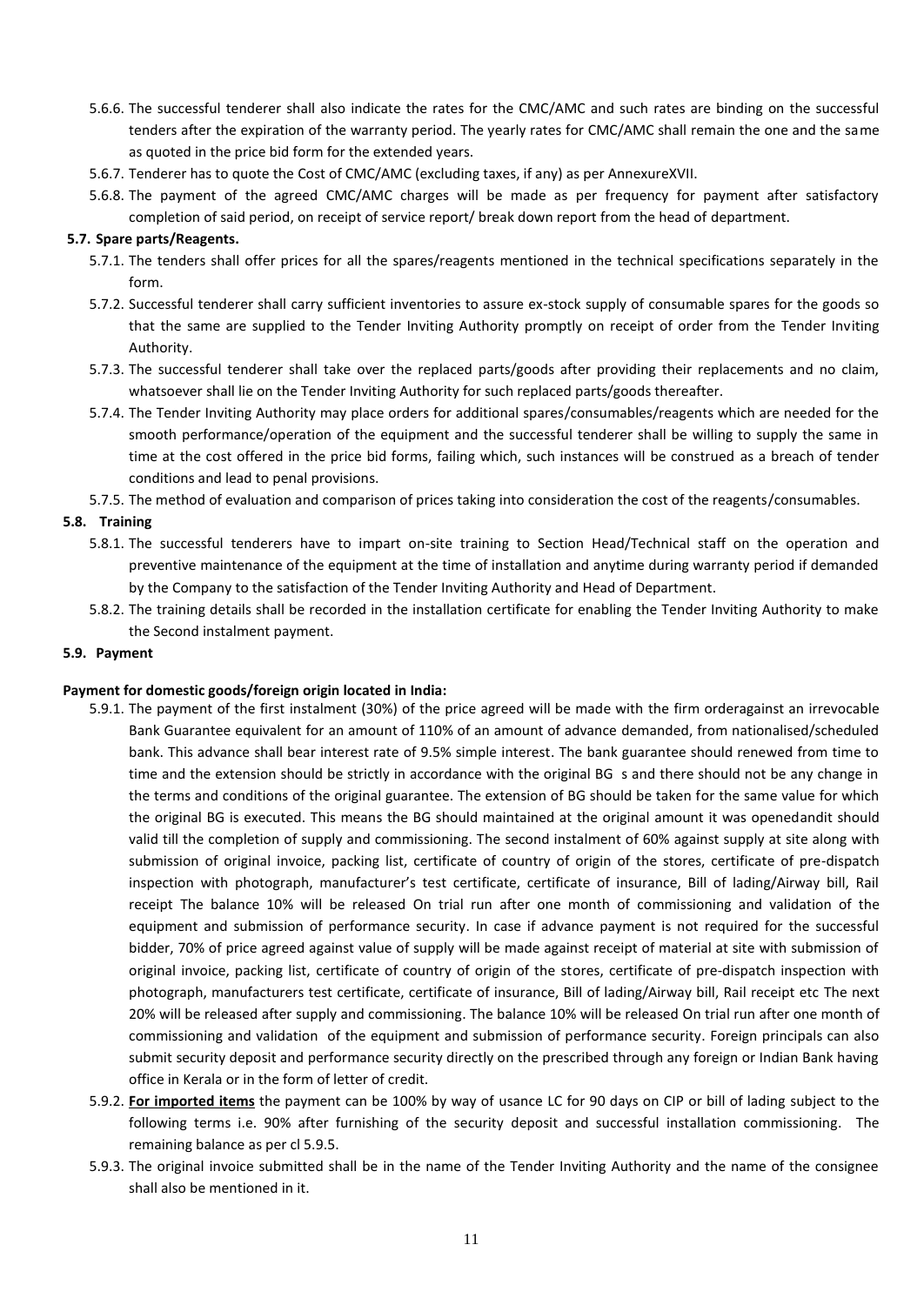- 5.9.4. Requests for any other payment will not be considered. Part Payment at the agreed rate as per cl.5.1. shall be considered in respect of equipment installed and the necessary Installation Certificate obtained.
- 5.9.5. The retained remaining (third or final) instalment will be released on submission of the 'performance certificate' subject to recoveries, if any, either on account of non-rectification of defects/ deficiencies by the successful tenderer or otherwise as per 6.25.
- 5.9.6. Payment for CMC/AMC Charges: The payment of CMC, if desires and agreed, will be made once in six months after satisfactory completion of said period by the Tender Inviting Authority.
- 5.9.7. The successful tenderer shall not claim any interest on payments under the contract.
- 5.9.8. Where there is a statutory requirement for tax deduction at source, such deduction towards income tax and other taxes as applicable will be made from the bills payable to the Successful tenderer at rates as notified from time to time.
- 5.9.9. The successful tenderer shall send its claim for payment in writing, when contractually due, along with relevant documents etc., duly signed with date, to respective Department Head/Tender Inviting Authority.
- 5.9.10. While claiming reimbursement of duties, taxes etc. (like GST, excise duty, custom duty) from the Tender Inviting Authority, as and if permitted under the contract, the successful tenderer shall also certify that, in case it gets any refund out of such taxes and duties from the concerned authorities at a later date, it (the successful tenderer) shall refund to the Tender Inviting Authority forthwith.
- 5.9.11. The Tender Inviting Authority shall relax its conditions of payment in two instalments on submission of requisite documents in the following two exigencies;
	- 5.9.11.1.If the successful tenderers shall submit in writing in case the site is not ready or any other impediment they face in respect of the satisfactory installation of any of the equipment in any of the owing the department to any reason other than his own at the first instance of encountering such impediments.
	- 5.9.11.2. In case any difficulty is experienced by the successful tenderer in obtaining the installation certificate/one month performance certificate from Head of the Department after the installation of the equipment, the same shall be brought to the notice of the Tender Inviting Authority immediately in writing. In such event(s), if the Tender Inviting Authority is convinced, the reasons are beyond the control of the successful tenderer, the Tender Inviting Authority, in case of supply orders placed by it, shall release payments at its discretion. In such case the letter sent to the Tender Inviting Authority shall be submitted along with the invoices while claiming payment.

\*\*\*\*\* \*\*\*\*\* \*\*\*\*\* \*\*\*\*\*

# **SECTION VI GENERAL CONDITIONS OF CONTRACT**

- 6.1. **Contents of the Tender Document:**This 'Tender Document' contains the following:
	- 6.1.1. Introduction (Section I)
	- 6.1.2. Scope and Description of Contract (Section II)
	- 6.1.3. Tender Schedule (Section III)
	- 6.1.4. Details of Equipments tendered (Section IV)
	- 6.1.5. Specific Conditions of Contract (Section V)
	- 6.1.6. General Conditions of Contract (Section VI)
	- 6.1.7. Annexures–formats for submission of tenders by the tenderers
	- 6.1.8. Appendices User Requirement Specifications of Item. And form for spare list.

#### **6.2. Responsibility of verification of contents of tender document:**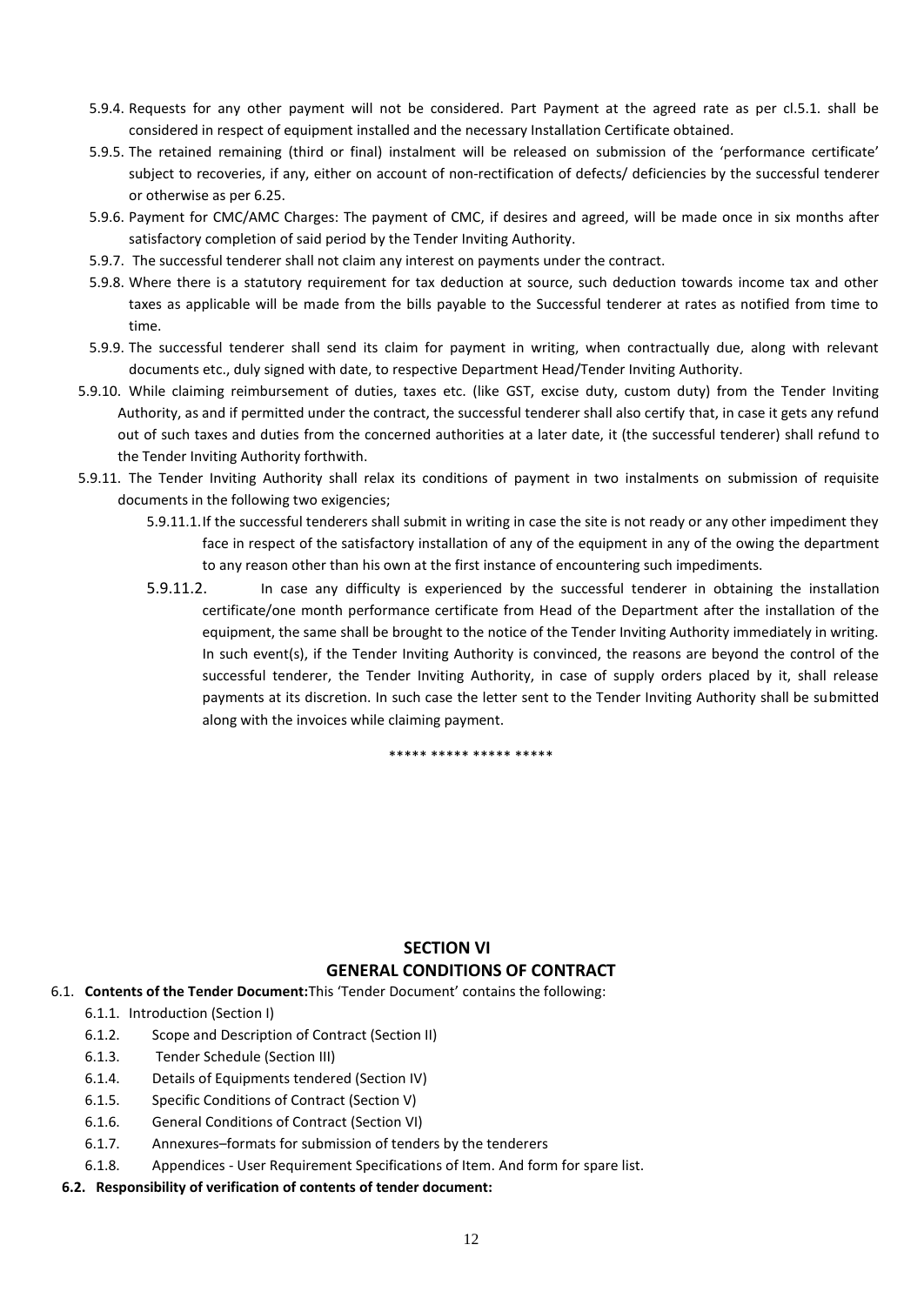- 6.2.1. The purchasers of the tender form shall examine all instructions, forms, terms and specifications in the Tender Document and verify that all the contents mentioned under clause 6.1, are contained in the 'Tender Document'.
- 6.2.2. Failure to furnish any information required by the tender documents and submission of an offer not substantially responsive to it in every respect shall be at the tenderer's risk and may result in the rejection of the bids, without any further notice.

### **6.3. Tender Document:**

- 6.3.1. The detailed technical specifications and terms and conditions governing the supply, installation, commissioning and the after sales service of the equipment tendered are contained in this "Tender Document".
- 6.3.2. The tender document is to be downloaded from website www.etenders.kerala.gov.in. The tenderers shall make online payments as Cost of tender document (mentioned in Section NIT) as per the instructions given in, in favour of the Managing Director, Kerala State Drugs & Pharmaceuticals Ltd payable at ALAPPUZHA along with the Technical Bid towards the cost of tender document in addition to EMD, failing which the offer will be rejected.
- 6.3.3. The tenders are not available for purchase from the Company, Alappuzha of the Tender Inviting Authority.

#### **6.4. Guidelines for preparation of Tender**

- 6.4.1. The Tenderer shall bear all costs associated with the preparation and submission of its bid and Kerala State Drugs & Pharmaceuticals Limited, Alappuzha, hereinafter referred to as "Tender Inviting Authority", will in no case be responsible or liable for these costs, regardless of the conduct or outcome of the bidding process.
- 6.4.2. It is compulsory to provide a check list as per Annexure VI as facing sheet for the technical bid/offers submitted so as to enable the Tender Inviting Authority to prima facie verify the compliance of submission of requisite documents at the time of opening of technical bids.
- 6.4.3. Language of Bid:- The Bid prepared by the tenderer and all correspondence and documents relating to the bid exchanged by the Tenderer and the Tender Inviting Authority, shall be in English language. Supporting documents and printed literature furnished by the Tenderer may be written in another language provided they are accompanied by an authenticated accurate translation of the relevant passages in the English language in which case, for purposes of interpretation of the Bid, the English translation shall govern.
- 6.4.4. The tender (in English Language only) for the supply of equipment mentioned in Section IV shall be submitted along with detailed specifications. A technical leaflet /brochure / literature in original shall be enclosed along with list of names of government departments/offices/organizations to whom the equipment with the same specifications or higher have been supplied in India during the last three years. In case of copy of earlier work orders and the performance certificates supporting the claim of past performance of the tenderer, the client institution/organization where the same have been supplied and installed.
- 6.4.5. The tender once submitted will not be altered in any case and should not have any scope of ambiguity, cutting or overwriting. In case of overwriting/cutting if any, it must be authenticated with signature of the tenderer.
- 6.4.6. The documentary evidence (other than those regarding supply and past performance) submitted along with the Tender shall be produced duly attested by the tenderer on every page and serially numbered. Any interlineations, erasures or over writing shall be valid only if they are initialled by the person (s) signing the offer.
- 6.4.7. In the event of documentary proof as required being not enclosed, the Tender shall be liable to be rejected. All pages of the bid, except for unamendable printed literature, shall be signed by the authorized person or persons signing the bid along with the stamp of the tenderer.
- 6.4.8. Tender shall submit a declaration letter as per the format given as Annexure XIV and copy of amendments published if any signed by the tenderer or the authorized representative shall be enclosed as part of the technical bid as a proof of having read and accepted the terms and conditions of the tender document.
- 6.4.9. The letter of authorization, to the satisfaction of the Tender Inviting Authority, shall be submitted as by written powerof-attorney accompanying the bid/resolution of the board of directors etc.
- 6.4.10.An offer submitted in vague /ambiguous financial terms and the like, shall be termed as non-responsive and shall be summarily rejected.
- 6.4.11.A prospective Tenderer requiring any clarification of the tender documents may notify the Tender Inviting Authority in writing by email or fax at the Tender Inviting Authority's mailing address/fax number indicated in this tender document. The Tender Inviting Authority will respond to any request for clarification of the tender Documents which it receives before 5 days prior to the deadline for submission of bids.
	- 6.4.11.1.Clarifications to specific requests shall be responded through e-mail and general clarifications, affecting all the tenderers shall be published in the official website of the Tender Inviting Authority. However it shall be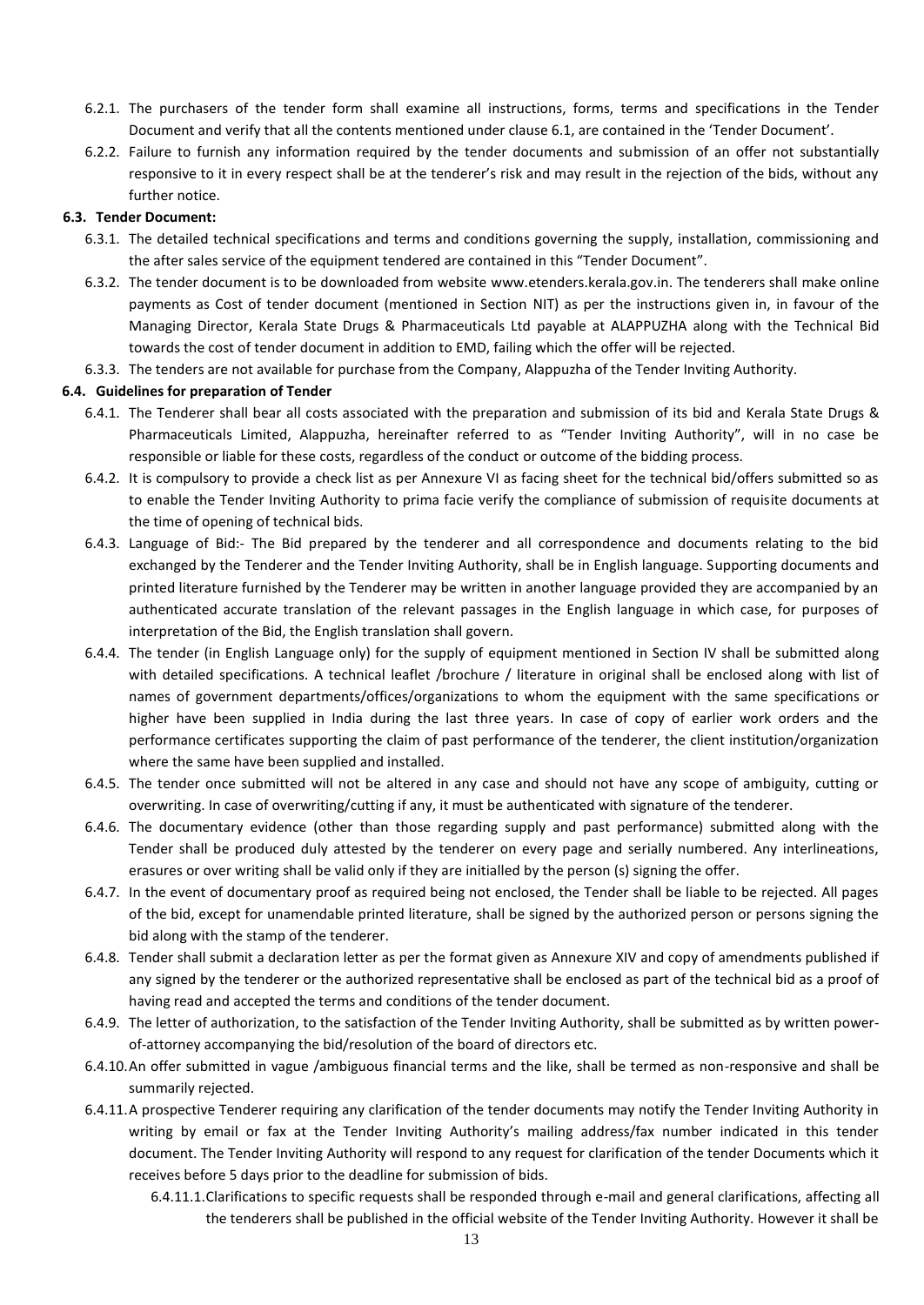the duty of the prospective tenderer to ensure that the clarifications sought for has been properly received in time by the Tender Inviting Authority.

## **6.5. Earnest Money Deposit (EMD) :**

- 6.5.1. Non- submission of sufficient EMD as mentioned in Section III along with the Technical Bid shall be one of the primary reasons for rejection of the offer in the first round.
- 6.5.2. Cheque, Cash payment, Money Order, Fixed deposit etc will not be accepted as EMD.
- 6.5.3. Public Sector Units within the State or State micro, small and medium enterprises registered with Govt. of Kerala are exempted from remittance of EMD subject to submission of valid documents.
- 6.5.4. The EMD shall be in one of the following forms :

6.5.4.1. Shall be submitted online only in favour of Managing Director, Kerala State Drugs & Pharmaceuticals Limited.

- 6.5.5. EMD of unsuccessful tenderers will be discharged/returned immediately on finalisation of tender, but not later than 30 days after opening of the price bids by the Tender Inviting Authority.
- 6.5.6. The successful tenderer's EMD will be discharged upon the tenderers signing the contract and furnishing the security deposit. The EMD of the successful tenderer can be adjusted towards the security deposit payable. But the balance amount should be paid by successful tenderer to match the 5% of total contract value.
- 6.5.7. No interest will be paid for the EMD submitted.
- 6.5.8. The EMD will be forfeited, if a tenderer;
	- 6.5.8.1. misrepresents facts or submit false/fake documents during the tender process.
	- 6.5.8.2. if the tenderer wilfully violates any terms and conditions of the tender documents.
	- 6.5.8.3. withdraws its bid after the opening of technical bid;
	- 6.5.8.4. a successful tenderer, fails to sign the contract after issuance of AOC.
	- 6.5.8.5. fails to furnish security deposit after issuance of Letter of Intent/purchase order.

## **6.6. Period of Validity of Tender**

- 6.6.1. The tender must remain valid for minimum 120 days (four months) from the date of opening of price bid. A bid valid for a shorter period may be rejected by the Tender Inviting Authority as non-responsive.
- 6.6.2. The prospective tenderers may extend the price firmness period up to a maximum of 24 months (inclusive of the minimum period of price firmness of 120 days) from the date of opening of price bid, with an objective to convert the offer as a 'rate contract'. In such an event, the successful tenderer shall be willing to execute all supply orders placed by the Tender Inviting Authority.
- 6.6.3. The EMD provided could be converted and validity/period extended as Security deposit. A tenderer may refuse the request to convert the tender as a rate contract beyond six months without forfeiting its EMD. A tenderer granting the request for conversion as Rate Contract is not required or permitted to modify its bid.
- 6.6.4. The successful tenderer upon entering into a rate contract can withdraw from the contract at any point of time after 120 days of price firmness, but not after the execution of agreement or issuance of Supply order for any of the agreed items.
- 6.6.5. Withdrawal or non-compliance of agreed terms and conditions after the execution of agreement or issuance of Supply Order will lead to invoking of penal provisions and may also lead to black listing/debarring of the successful tenderer.

## **6.7. Pre Tender Meeting, if notified only.**

- 6.7.1. Date of pre-tender meeting is mentioned in Section III.
- 6.7.2. Pre-tender meeting is called by the Tender Inviting Authority to explain briefly about the requirements as well as the terms and conditions of the tender document and to get the views of the prospective tenderers, as part of ensuing transparency in the tender process.
- 6.7.3. It is an opportunity for the prospective tenderer to obtain all the details about the tendered items, conditions governing the tenders and also to get the explanation of any ambiguous condition that may be present in the tender document.
- 6.7.4. It is also an opportunity for the Tender Inviting Authority to assess the market and obtain feedback on the technical specifications/features etc requested by the Company, so as to make amendments in the tender document on the basis of expert advice.
- 6.7.5. All prospective tenderers who would like to participate for the prebid meeting can do so. The venue, date and time indicated in Section III. Registered KSDPL vendors can also attend the pre-tender meeting.
- 6.7.6. Failure to attend the Pre-tender meeting will not be a disqualification, but a loss of opportunity for the prospective tenderers to understand about the equipment tendered and the tender conditions.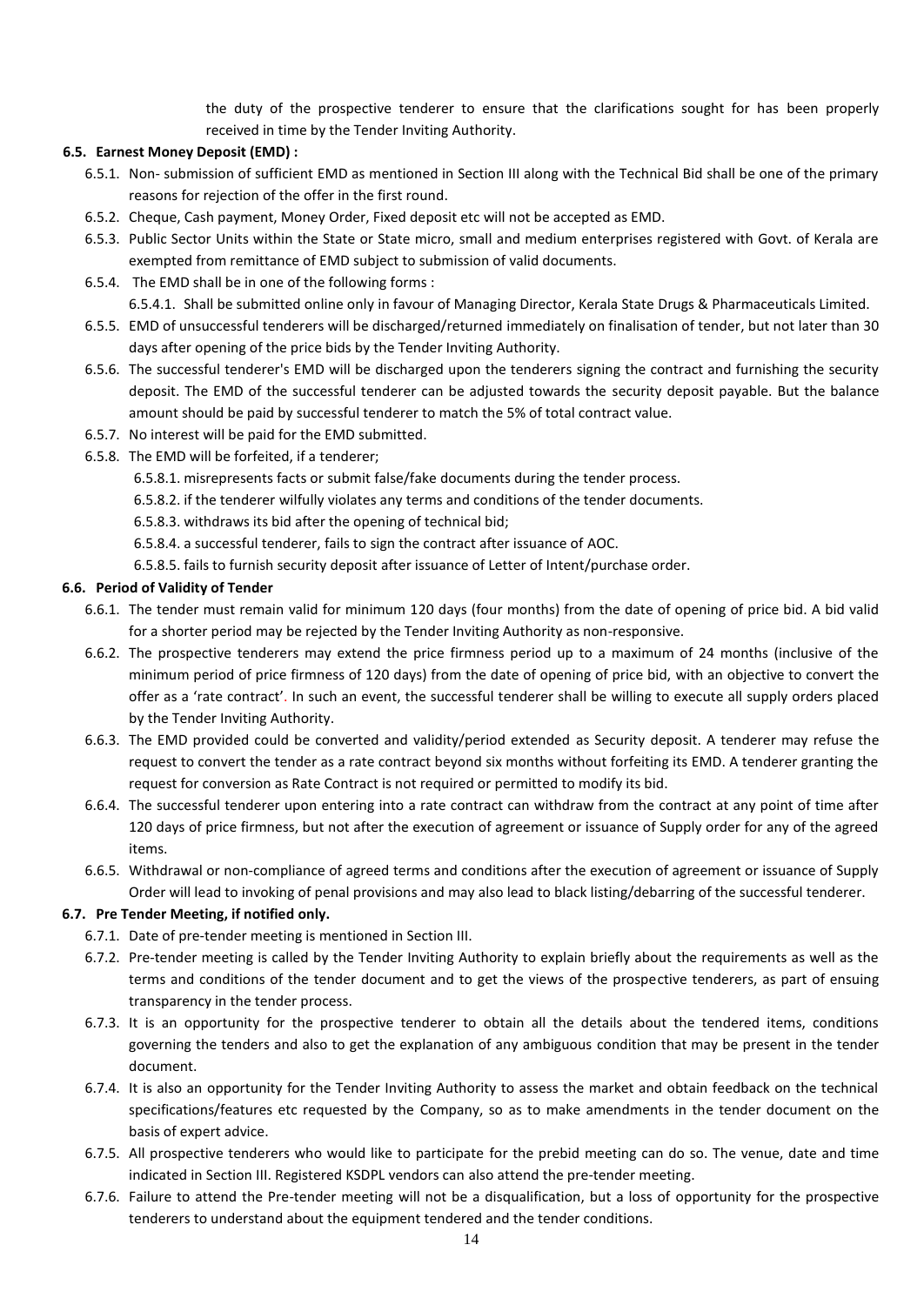6.7.7. Filled up Tenders will be accepted only after the date of pretender meeting.

## **6.8. Amendment of tender documents:**

- 6.8.1. At any time prior to the dead line for submission of Tender, the Tender Inviting Authority may, for any reason, modify the tender document by amendment.
- 6.8.2. The amendment shall be notified only as corrigendum in the website.
- 6.8.3. The Tender Inviting Authority shall not be responsible for failure to inform the prospective tenderers because of technical issues.

## **6.9. Tendering System**

- 6.9.1. The tenders/Bids are to be submitted in two Parts i.e. Part I & Part II.
- 6.9.2. PART I titled as TECHNICAL BID shall contain the complete technical specifications and details on the competency of the tenderer and also the commercial bid package with terms and conditions of supply, warranty, after sales service etc. (Except Price Bid Form). Apart from the documents and signed copy of the purchased tender document, the necessary enclosures should be submitted in this technical bid as per page 1 & 2 of "tendergenterms" of tender documents. In short, the technical bid should contain all the necessary documents to prove the technical competency and capability of the tenderer for supplying and installing a trouble free equipment meeting the quality standards and technical specification and the ability of the tenderer for providing efficient after sales service to the satisfaction of the Tender Inviting Authority and the user institution.
- 6.9.3. PART II titled as PRICE/FINANCIAL BID shall contain only the 'Price Bid Form' duly filled in the prescribed BOQ. Price Bid not submitted in the prescribed Performa will not be considered for evaluation.
- 6.9.4. The tender offers, duly submitted, in two separate covers separately for technical and price bids respectively as per the steps of online format.
- 6.9.5. The rates quoted shall be inclusive of all charges like taxes, duties, freight charges, loading, unloading, handling charges etc excluding GST.

## **6.10. Contents of the Technical Bid:**

- 6.10.1. Check list as per Annexure VI.
- 6.10.2. General information about the tenderer as per Annexure VII.
- 6.10.3. Power of Attorney as per format in Annexure XII.
- 6.10.4. The documents proving that the tenderer is an Original Equipment Manufacturer or their principal dealers/importers for Kerala/ South India/India (Annexure I )
- 6.10.5. The Earnest Money Deposit payment as online mode only.
- 6.10.6. The documents such as supply orders, performance reports from the user institutions showing that the tenderer and manufacturer have been in the business of the supply and installation of the equipment offered for the last three calendar years.At least one order should be in the last calendar year.
- 6.10.7. The documents such as supply orders, performance reports from the user institutions showing that the tenderer and manufacturer has supplied and installed the same/similar equipment as per the schedule of requirements in any one of the last two calendar years in the country.
- 6.10.8. Technical literature, product data sheet with original brochure and other documents proving that the equipment meet all the technical parameters as laid down under Section IV.
- 6.10.9. Offer form as per Annexure VIII
- 6.10.10. Notary attested documents such as articles of association/partnership deed etc, proof of in Company, proving the registration of place of business and showing the details of partners/promoters/board of directors etc.
- 6.10.11. Notarized audited copies of the P& L Accounts, Balance Sheet, annual report for the last three completed years certified by the auditors.
- 6.10.12. Annual turnover statement for last three years certified by the auditor as per Annexure XIII.
- 6.10.13. GST registration certificate as on latest as applicable for the Indian firms.
- 6.10.14. Copy of IT returns filed for the last three completed years.
- 6.10.15. Documents showing service centre facilities in Kerala/South India
- 6.10.16. Details of Service centres as per Annexure IX.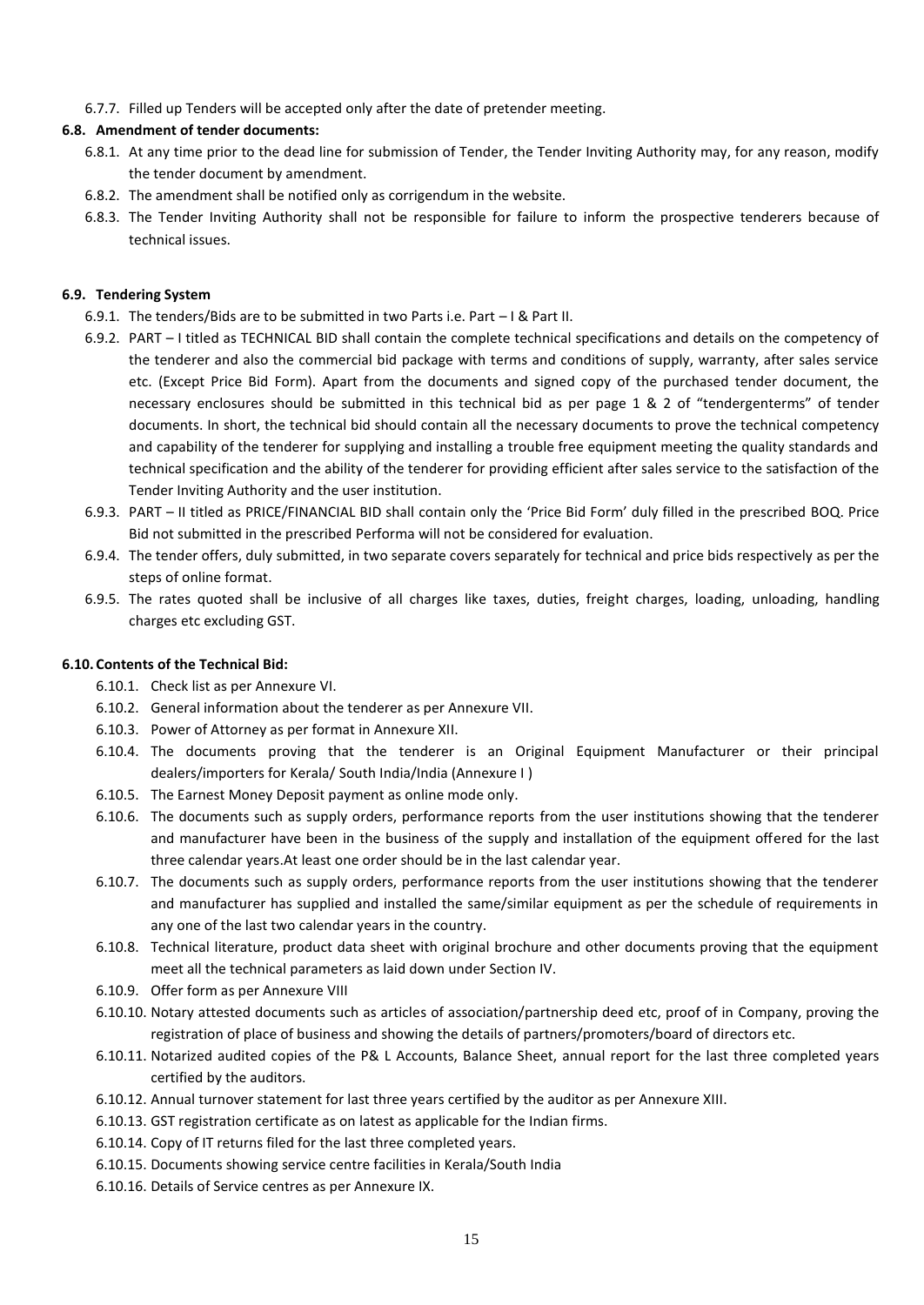- 6.10.17. Comparative statement of the technical specifications and compliance with the suppliers offered model, deviations and justifications.Tender Inviting Authority has all the rights to accept/reject the deviations. if not accepted , Bidder has no rights to claim the deviations.
- 6.10.18. Preventive maintenance check list as per Annexure X.
- 6.10.19. Calibration check list as per Annexure XI.
- 6.10.20. Declaration as per Annexure XIV and amendments if any duly signed in all pages by the tenderer or the authorized signatory.

### **6.11.Method of Submission of tender**

- 6.11.1. The Tender shall be online.
- 6.11.2. Tender sent by telex or fax or email is void.

### **6.12.Deadline for submission of tender.**

- 6.12.1. Tenders must be submitted online not later than the time and date specified in the Tender Schedule (Section III/NIT).
- 6.12.2. The Tender Inviting Authority may, at its discretion, extend the deadlinefor submission of Tenderor cancel by amending the Tender Document, in which case, all rights and obligations of the Tender Inviting Authority and the tenderers previously subjected to the deadline shall thereafter be subjected to the same deadline so extended.

### **6.13.Modification and Withdrawal of Bids**

- 6.13.1. The tenderer may modify or withdraw its bid after the bids submission,
	- 6.13.1.1. All the purchasers of the tender document till the date of amendment shall be given option to submit revised price bids.

## **6.14.Opening of Tender**

- 6.14.1. The opening of the technical bid and the price bid shall be done by the Tender Inviting Authority or his authorized representative in the presence of the prospective tenderers or his/her representative who choose to attend at the respective time and place mentioned.
- 6.14.2. The tenderers or representatives present for the opening of the envelopes shall sign registers evidencing their attendances.
- 6.14.3. In the event of the specified date for opening of Tender being declared holiday, the Tender shall be opened at the appointed time and venue on the next working day.

#### **6.15. Evaluation of tender**

## 6.15.1. **Bid Evaluation Committee:**

- 6.15.1.1. The commercial terms and documents submitted as part of the technical bids shall be scrutinized by a Bid Evaluation Committee constituted by the Tender Inviting Authority.
- 6.15.1.2. The Bid Evaluation Committee may also verify the veracity of claims in respect of the known performance of the equipment offered, the experience and reputation of tenderer in the field, the financial solvency etc.
- 6.15.1.3. The decisions of the Bid Evaluation Committee on whether the tenders are responsive or non-responsive or requiring clarifications will be published.

## 6.15.2. **Technical Committee:**

- 6.15.2.1. The demonstration, if required, shall be conducted by a Committee/Consultant called the 'Technical Committee'.
- 6.15.2.2. The composition of technical committee may vary with the type of the equipment tendered.
- 6.15.2.3. The decisions of the technical committee will also be published.

#### 6.15.3. **Purchase Committee:**

- 6.15.3.1.In case of major purchases, the decisions of the Bid evaluation Committee/Technical Committee will be further scrutinized by the Purchase Committee.
- 6.15.3.2.The decisions of the Purchase Committee will also be published.
- 6.15.4. A tenderer, at any stage of tender process or thereafter, in the event of being found after verification by the Tender Inviting Authority, to indulge in concealment or misrepresentation of facts, in respect of the claims of the offer, shall be debarred/black listed.
- 6.15.5. The Tender Inviting Authority's decisions on the tender submitted shall be based on the decisions taken by the various committees and otherwise as per the clauses as mentioned above.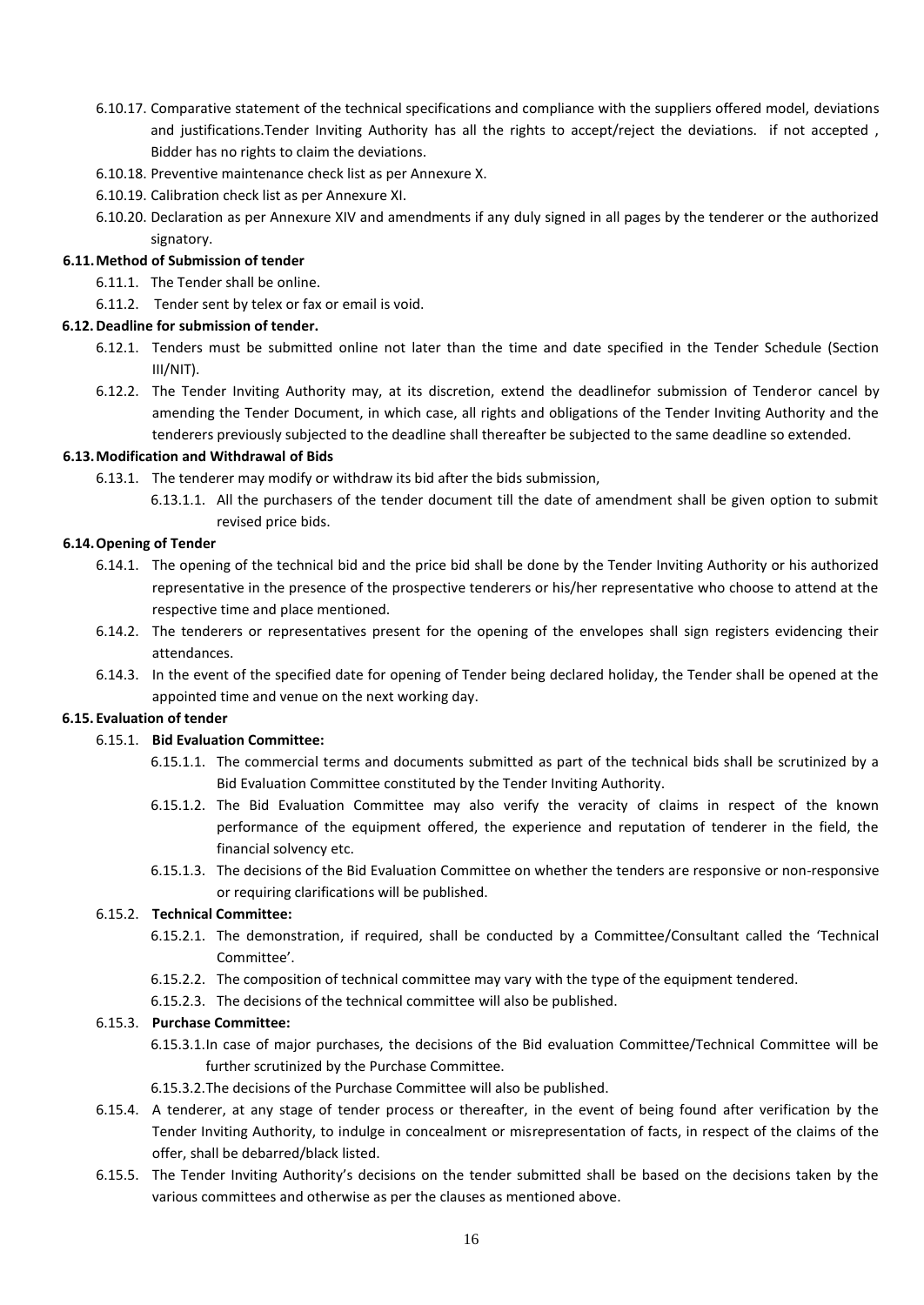6.15.6. Arithmetical errors shall be rectified on the following basis: If there occurs a discrepancy between words and figures, the amount in words shall prevail and the offer shall stand corrected to that effect. If the tenderer does not accept the correction of errors, his offer shall be rejected. The Tender Inviting Authority may waive any minor infirmity or nonconformity or irregularity in an offer, which does not constitute a material deviation, provided that the same shall not prejudicially affect the interest of the other tenderers.

## **6.16.Clarification of Bids**

- 6.16.1. During evaluation of bids, the Tender Inviting Authority may, at its discretion, give opportunity to the tenderer(s) for clarification of points raised by the bid evaluation committee on its bids submitted.
- 6.16.2. The request for clarification and the response shall be in writing, either through email or fax or by post.
- 6.16.3. Unless the Tender Inviting Authority asks for change in price due to the clarifications sought, the tenderer is not permitted to alter the price offered in the "Price bid". The change in price shall be submitted in a separately sealed covers with marking in the cover "revised price bid vide reference no..."

## **6.17. Demonstration of technical specifications and performance:**

- 6.17.1. Before the opening of the Price Bid, immediately after the opening of Technical bid, the tenderer shall arrange for demonstration, if required by, whether the equipment offered meets the accuracy and other quality parameters as indicated in Section IV, if required by the Tender Inviting Authority.
- 6.17.2. If it is of the opinion of the Tender Inviting Authority that it is practically impossible for the tenderer to bring the equipment for demonstration of specifications/performance to the head office of the Company, the Tender Inviting Authority may instruct the tenderer to adopt any of the two following methods;
	- 6.17.2.1.Inspection of the specifications/performance of the equipment by a technical committee/authorized representative of the Tender Inviting Authority at the nearest third party location where the qualified tenderer as installed a same make/model of the equipment ; OR
	- 6.17.2.2.Demonstrate the technical specification/ performance at the time of installation of the offered equipment in one of the convenient location as per the schedule of requirements contained in the Section IV.
- 6.17.3. Failure to demonstrate the technical specification or performance of the equipment to the satisfaction of the technical committee or the Tender Inviting Authority will lead to automatic rejection of the tender and the price bid of such tenderers shall not be considered for opening of Price bids.
- 6.17.4. Pre-delivery inspection (PDI): The Tender Inviting Authority may also resort to Pre-Delivery Inspection (PDI) at the suppliers site, if needed.
	- 6.17.4.1. The Tender Inviting Authority and/or its nominated representative(s) will, without any extra cost to the successful tenderer, inspect and/or test the ordered goods and the related services to confirm their conformity to the contract specifications and other quality control details incorporated in the contract. The Tender Inviting Authority shall inform the successful tenderer in advance, in writing, the Tender Inviting Authority's programme for such inspection and, also the identity of the officials to be deputed for this purpose.
	- 6.17.4.2. If such inspections and tests are conducted in the premises of the successful tenderer, all reasonable facilities and assistance, including access to relevant drawings, design details and production data, shall be furnished by the successful tenderer to the Tender Inviting Authority's inspector at no charge to the Tender Inviting Authority.
	- 6.17.4.3. If during such PDI , if the contracted goods fail to conform to the required specifications and standards, the Tender Inviting Authority's inspector may reject them and the successful tenderer shall either replace the rejected goods or make all alterations necessary to meet the specifications and standards, as required, free of cost to the Tender Inviting Authority and resubmit the same to the Tender Inviting Authority's inspector for conducting the inspections and tests again.
	- 6.17.4.4. In case the contract stipulates pre-delivery inspection of the ordered goods at successful tenderer's premises, the successful tenderer shall put up the goods for such inspection to the Tender Inviting Authority's inspector well ahead of the contractual delivery period, so that the Tender Inviting Authority's inspector is able to complete the inspection within the contractual delivery period.
	- 6.17.4.5. If the successful tenderer, tenders the goods to the Tender Inviting Authority's inspector for inspection at the last moment without providing reasonable time to the inspector for completing the inspection within the contractual delivery period, the inspector may carry out the inspection and complete the formality beyond the contractual delivery period at the risk and expense of the successful tenderer. The fact that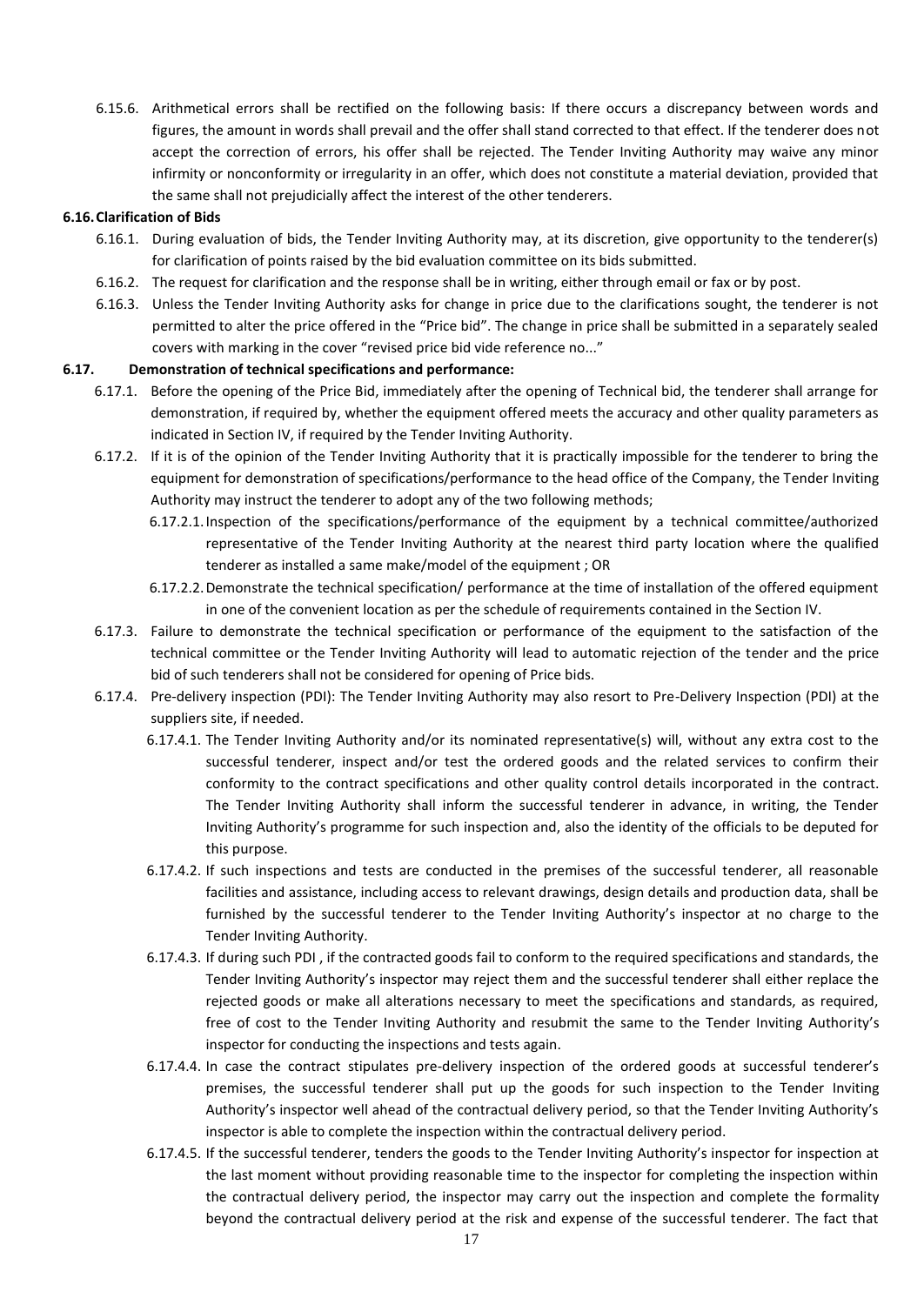the goods have been inspected after the contractual delivery period will not have the effect of keeping the contract alive and this will be without any prejudice to the legal rights and remedies available to the Tender Inviting Authority under the terms & conditions of the contract.

- 6.17.4.6. In case if the tender inviting Authority requires to do the PDI by any certified agency, the same is to be complied by the successful tenderer.
- 6.17.5. The Tender Inviting Authority's contractual right to inspect, test and, if necessary, reject the goods after the goods' arrival at the final destination shall have no bearing of the fact that the goods have previously been inspected and cleared by Tender Inviting Authority's inspector during PDI or demonstration as mentioned above.
- 6.17.6. Goods accepted by the Tender Inviting Authority and/or its inspector at initial inspection and in final inspection in terms of the contract shall in no way dilute Tender Inviting Authority's right to reject the same later, if found deficient in terms of the warranty clause of the contract.
- 6.17.7. The machinery and articles for the project will be transported by the successful bidder to the installation site at their own risk and costs.

### **6.18.Price Bids**

- 6.18.1. Only the Price Bids of those firms qualified in the detailed scrutiny and evaluation of the Technical bid and successful PDI/demonstration, conducted by the Technical Committee/Tender Inviting Authority shall be opened in the second round.
- 6.18.2. The price bid shall be submitted in the format given in the website as BOQ. The Price bids submitted in any other formats will be treated as non-responsive and not considered for tabulation and comparison.
- 6.18.3. The price offered shall be all inclusive or as per the format given in the etender site. The tenderer shall indicate on the Price Schedule the unit prices and total bid prices of the goods it proposes to supply under the Contract.
- 6.18.4. The tenders shall offer prices of the equipment inclusive of all the accessories mentioned in the technical specification under Section IV and under no circumstances offer the essential accessories, without which the equipment cannot function properly, as optional. There should not be any hidden cost and thus the bid should be self explanatory and complete in all respects.
- 6.18.5. The tenderer is also required to offer the rates of all the optional accessories, if any, of the equipment mentioned under Section IV and the cost of the same should be included in the offers submitted.
- 6.18.6. The price offered for accessories /additional accessories / spares mentioned in the technical specifications under section IV as 'optional' will not be taken for evaluation, but the Tender Inviting Authority will place supply orders for optional items in quantities as it desires fit.
- 6.18.7. Price Offered shall be in Indian Rupees (INR) or in freely convertible foreign currency preferably in USD(\$), Euro(€), Yen(¥) GBP  $(E)$  wherever possible for the correct evaluation during comparison. Price should be quoted for the supply, installation, training, packing and forwarding and successful commissioning of the equipment and fulfilment of warranty/guarantee and after sales service to the satisfaction of the Head of Department.
- 6.18.8. The Rates of CMC/AMC for the prescribed period as per clause 5.1 shall be shown separately.
- 6.18.9. The CMC/AMC rates are not taken into account while tabulating and comparing prices for deciding the lowest qualified tenderer.
- 6.18.10. The cost of essential reagents/Consumables mentioned in the price bid form, calculated as per the quantity mentioned therein, shall also be taken into consideration while selecting qualified tenderer. The method of evaluation and comparison of prices taking into consideration of the CMC rates (excluding taxes) and the cost of the reagents/consumables.
- 6.18.11. Fixed price: Prices quoted by the Tenderer shall be fixed during the period of the contract and not subject to variation on any account. A bid submitted with an adjustable price quotation will be treated as nonresponsive and rejected.
- 6.18.12. Price variation due to statutory changes will be accepted during the Rate Contract period before releasing the Letter of Intent on receipt of proper documents.
- 6.18.13. There shall also be no hidden costs.
- 6.18.14. Prices indicated on the Price Bid Form shall be entered separately in the following manner:
	- 6.18.14.1. Basic price: The price of the equipment quoted shall be inclusive of ex-factory, ex-show-room, exwarehouse, or off-the-shelf, or delivered, as applicable, all accessories / additional accessories /spares mentioned in the technical specification section IV, all duties and other taxes (excluding sales tax), charges for inland transportation, insurance and other local costs incidental to delivery of the goods to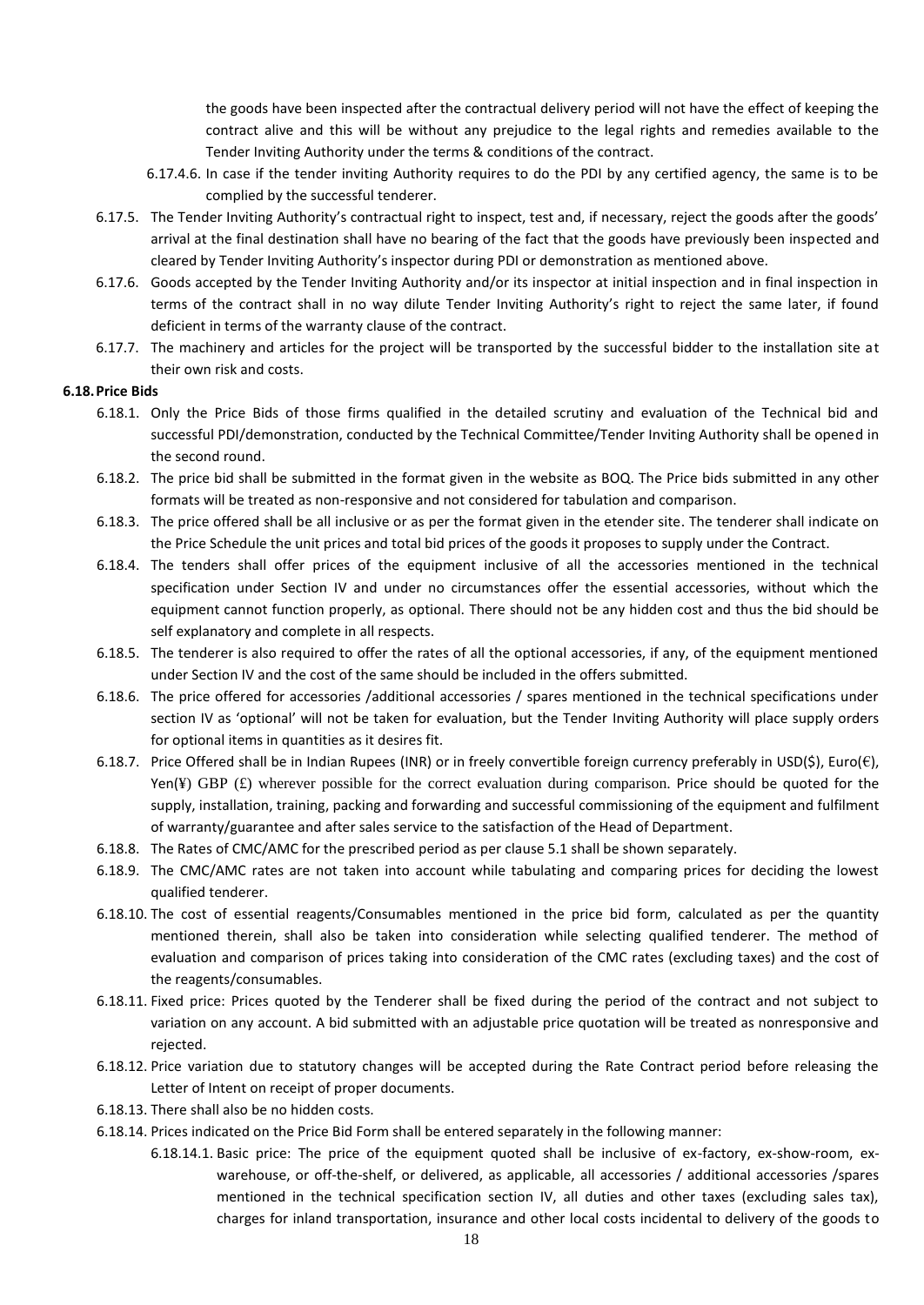their final destination and the cost of incidental services like unloading, safe storage and handling of consignment at site, on site assembly if any of the supplied goods, installation, testing and commissioning of the equipment, furnishing of detailed operations manual, service manual with circuit diagram and maintenance manual for each appropriate unit of supplied goods.

- 6.18.14.2. All applicable taxes should be mentioned in the BOQ. No other charges/taxes will be entertained in later stage. If any changes in statutory taxes will be considered on actual basis. .
- 6.18.14.3. Customs duty payable on the goods if applicable shall be indicated separately. The tenderer shall indicate the value of import items on which customs duty is payable. In such cases the Tender Inviting Authority may arrange to get the customs duty on the supplied to be made, be exempted from Government Authorities and certificate to the effect will be provided to the tenderer on award of contract.
- 6.18.14.4. The rates of discounts offered on the basis of varied quantity.
- 6.18.14.5. CMC/AMC rates should be specifically mentioned for a period mentioned in clause 5.1 after comprehensive warranty period.
- 6.18.14.6. The rates of optional accessories mentioned under Section IV.
- 6.18.14.7. For imported items, the price quoted for at KSDP Alappuzha,Kerala, India and quoted with break up FOB/FCA(Kochi) port of shipment. Notwithstandingfinancial obligations specified under latest applicable INCOTERMS FCA terms, all charges such as export packing, Documentation Loading Charges, Inland Freight, Warehousingand export clearance etc. in the shipper country and upto consignee's site. Items as per the purchase order duly cleared for export in shipping country would be required to be handed over at site to TIA.
- 6.18.14.8. CIF/CIP rates for shipping items up to Alappuzha, Kerala, India should also be mentioned. Items are to be packed, marked & labelled as per the international norms. Small individual boxes must be pelletized for easy handling & movement. State packing/forwarding/documentation charges etc. (each one)separately if applicable. This condition will be mandatory and will be incorporated in our Letter of Credit.
- 6.18.14.9. Prices quoted by the bidder shall remain fixed during the entire period of contract and shall not be subject to variation on any account. A bid submitted with an adjustable price quotation will be treated as non-responsive and rejected summarily.

#### **6.17.Acceptance /Rejection of tenders:**

- 6.19.1. It is also not necessary that the offer of the firm quoting the lowest rates shall be accepted. Usually the lowest offers of tenderers qualified for the price bid opening shall be accepted, unless one sided conditions unacceptable to the Tender Inviting Authority are provided in such price bid.
- 6.19.2. At any point of time, the Tender Inviting Authority reserves the right to cancel or modify the supply order even after it is awarded to the successful tenderer in the event the firm deviates from the agreed terms and conditions.
- 6.19.3. Price Bids without mentioning the rates for CMC/AMC shall be treated as non-responsive and rejected.

6.19.4. Price bids without mentioning the cost of reagents/consumables shall be treated as non-responsive and rejected.

#### **6.20.Other terms and Conditions**

- 6.20.1. All the terms and conditions in respect of warranty/guarantee, CMC/AMC, Training of Staff etc mentioned in Section IV shall be complied with.
- 6.20.2. Technical Specifications and Standards:- The Goods & Services to be provided by the successful tenderer under this contract shall conform to the technical specifications and quality control parameters mentioned in Section IV of this document.
- 6.20.3. The tenderer shall be responsible for payment of any charges due to any statutory authorities such as Income Tax, Sales Tax, Customs Duties, etc. In the event, if it found that there is some statutory deduction to be made at the source, the Tender Inviting Authority will have the authority to do so. GST as per actuals

## **6.21.Notices**

- 6.21.1. The Tender Inviting Authority shall publish the following information on the tenderwebsiteat the appropriate time as part of ensuring transparency in the tender process;
	- 6.21.1.1. The tender notices, documents, corrigendum, addendum etc if any.
	- 6.21.1.2. Amendments to the tender conditions, if any, especially after the prebid meeting.
	- 6.21.1.3. Results of the responsiveness of the technical bids and minor infirmities/clarifications sought.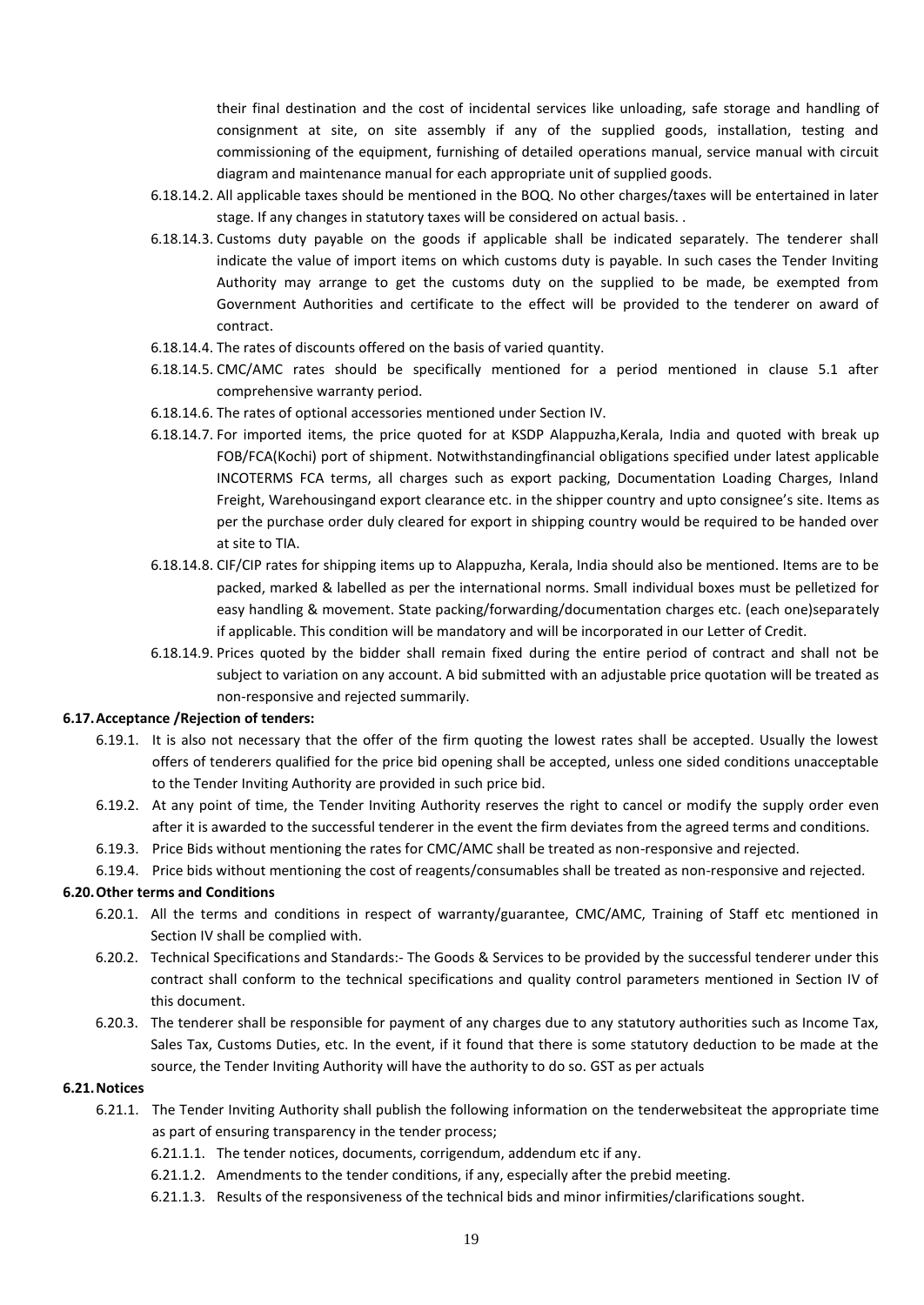- 6.21.1.4. List of tenderers qualified for demonstration of equipment and reasons for rejection of unqualified tenderers.
- 6.21.1.5. Results of the demonstration of the equipment, reasons for rejection of equipment and provisional list of tenderers qualified for price bid opening.
- 6.21.1.6. Final List of technical qualified bidders.
- 6.21.1.7. Provisional rates and provisional list of L1 bidders and equipment and rates offered.
- 6.21.1.8. Final Rate Contract list.
- 6.21.2. Notice, if any, relating to the contract given by one party to the other, shall be sent in writing by email or fax and confirmed by post. The procedure will also provide the sender of the notice, the proof of receipt of the notice by the receiver. The addresses of the parties for exchanging such notices will be the addresses as incorporated in the contract.
- 6.21.3. The effective date of a notice shall be either the date when delivered to the recipient or the effective date specifically mentioned in the notice, whichever is later.

## **6.22.Award of Contract**

- 6.22.1. Criteria:-The contract will be awarded to the lowest evaluated responsive tenderer qualifying to the final round after scrutiny of the technical bids and demonstration of the equipment, i.e. after price bid opening.
- 6.22.2. Variation of Quantities at the Time of Award/Currency of Contract:-At the time of awarding the contract, the Tender Inviting Authority reserves the right to increase or decrease by up to twenty five (25) per cent, the quantity of goods and services mentioned under cl. 4.1 (rounded off to next whole number) without any change in the unit price and other terms & conditions quoted by the tenderer.
- 6.22.3. If orders (LOI/AOC) are issued by the Tender Inviting Authority within the period of 60 days from the issuance of first supply order then the discount slab will be applicable for all the quantity issued, including the tender quantity during this period. In such case the supply order(s) already issued will not be changed and the discount amount will be deducted as excess claim when settling the payment to the successful tenderer.
- 6.22.4. The details such as rates, the model of the equipment selected for award of the contract and the details of successful tenderers etc. will be published during the period of price firmness/rate contract on the website.

## **6.23.Notification of Award/Letter of Intent (LOI)**

- 6.23.1. Before expiry of the tender validity period, the Tender Inviting Authority will notify the successful tenderer(s) in writing, by registered / speed post or by fax or by email (to be confirmed by registered / speed post immediately afterwards) that its tender for equipment(s), which havebeen selected by the Tender Inviting Authority, has been accepted, also briefly indicating therein the essential details like description, specification and quantity of the goods & services and corresponding prices accepted. This notification is undertaken by issuing a Letter of Intent (LOI/AOC) by the Tender Inviting Authority.
- 6.23.2. The successful tenderer, upon receipt of the LOI, shall furnish the required performance security and submit an agreement in the prescribed format within ten days, failing which the EMD will be forfeited and the award will be cancelled.
- 6.23.3. The Notification of Award shall constitute the conclusion of the Contract.

#### **6.24.Signing of Contract**

- 6.24.1. The successful tender shall execute an agreement in the format as given for ensuring satisfactory supply, installation, commissioning and the after sales service/support during the warranty period.
- 6.24.2. The successful tenderer shall submit bank guarantee in the format of performance security prescribed.
- 6.24.3. Promptly after notification of award, within ten days from the date of the letter of intent, the successful tenderer shall return the submit two copies of the contract (as per agreement format) with a duplicate copy, both on ` 200/ keralastamp paper purchased in the name of the successful tenderer, duly signed and dated, to the Tender Inviting Authority by registered / speed post or in person.
- 6.24.4. The successful tenderer shall later extend the Contract converting it as Comprehensive Maintenance Contract/Annual Maintenance Contract as per the 'Agreement' with the Tender Inviting Authority, 3 (three) months prior to the completion of Warranty Period, if the Tender Inviting Authoritydesires so. The CMC/AMC will commence from the date of expiry of the Warranty Period.
- 6.24.5. Assignment:-The Successful tenderer shall not assign, either in whole or in part, its contractual duties, responsibilities and obligations to perform the contract, except with the Tender Inviting Authority's prior written permission.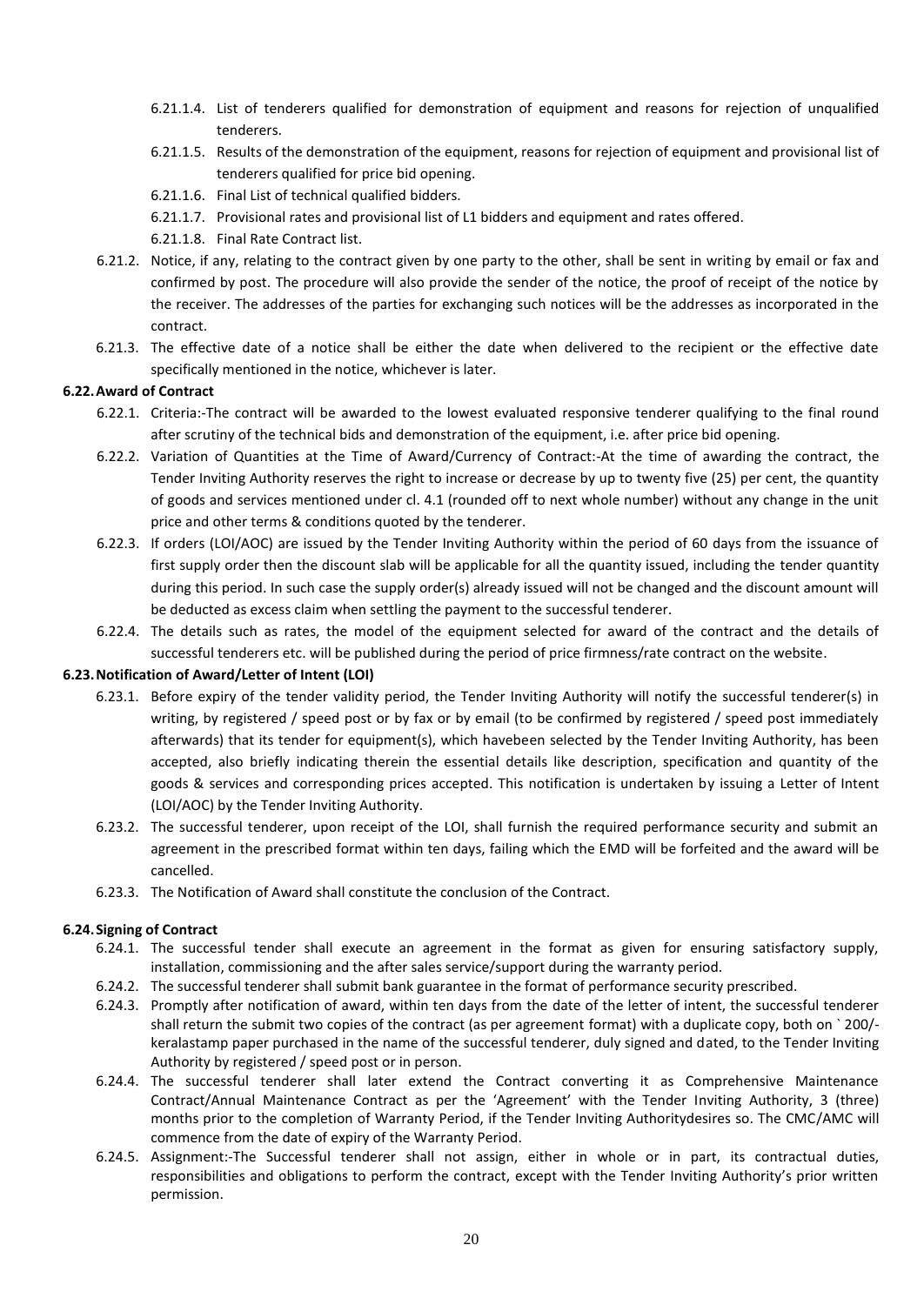- 6.24.6. Sub Contracts:- The Successful tenderer shall not sub contract the execution of the contract. Such action, if done without the knowledge of the Tender Inviting Authority prior to the entering of the contract, shall not relieve the Successful tenderer from any of its liability or obligation under the terms and conditions of the contract.
- 6.24.7. Modification of contract:- If necessary, the Tender Inviting Authority may, by a written order given to the successful tenderer at any time during the currency of the contract, amend the contract by making alterations and modifications within the general scope of contract in any one or more of the following:
	- 6.21.7.1.Specifications, drawings, designs etc. where goods to be supplied under the contract are to be specifically manufactured for the Tender Inviting Authority,
	- 6.21.7.2.Mode of Demonstration/PDI
	- 6.21.7.3.Incidental services to be provided by the successful tenderer
	- 6.21.7.4.Mode of Installation
	- 6.21.7.5.Place of delivery
	- 6.21.7.6.Converting the installation of the equipment in all or any of the locations and
	- 6.21.7.7.Any other term(s) of the contract, as felt necessary by the Tender Inviting Authority depending on the merits of the case.
	- 6.21.7.8.In the event of any such modification/alteration causing increase or decrease in the cost of goods and services to be supplied and provided, or in the time required by the successful tenderer to perform any obligation under the contract, an equitable adjustment shall be made in the contract price and/or contract delivery schedule, as the case may be, and the contract amended accordingly.
	- 6.21.7.9.If the successful tenderer doesn't agree to the adjustment made by the Tender Inviting Authority, the successful tenderer shall convey its views to the Tender Inviting Authority within ten days from the date of the successful tenderer's receipt of the Tender Inviting Authority's amendment / modification of terms of the contract.

## **6.25.Security deposit &Performance Security**

- 6.25.1. There will be a security deposit amounting to 5 % of the total value of the equipment excluding taxes, which shall be submitted by the successful tenderer to the Tender Inviting Authority within 10 days from the date of issuance of 'Letter of Intent/work order
- 6.25.2. The contract duly signed and returned to the Tender Inviting Authority shall be accompanied by a demand Draft or Bank Guarantee in the prescribed format.
- 6.25.3. Upon receipt of such contract and the security deposit, the successful tenderer shall execute an agreement in 200 Rupees kerala Stamp paper.
- 6.25.4. Failure of the successful tenderer in providing security deposit mentioned in Section III and/or in returning contract copy duly signed in time shall make the tenderer liable for forfeiture of its EMD.
- 6.25.5. The validity of security deposit should be until the completion of supply, commissioning and validation of machines and submission of performance security.
- 6.25.6. The successful tenderer has to deposit a performance security amounting to 5 % of the total value of the equipment excluding taxes, which shall be submitted by the successful tenderer to the Tender Inviting Authority after commissioning and validation of the equipment. The validity of this performance security should be as per clause No.6.25.7.The security deposit will be released after submission of the performance security. On written request from form successful tenderer, security deposit can be converted into performance security and terms of performance security remains the same.
- 6.25.7. The security deposit,Performance security shall be denominated in Indian Rupees or in the currency of the contract as detailed below:
	- 6.25.7.1. It shall be in any one of the forms namely Account Payee Demand Draft or irrevocable Bank Guarantee issued by a Scheduled bank in India, in the prescribed form as provided in this document endorsed in favour of the Tender Inviting Authority/user institution.
	- 6.25.7.2. In the event of any failure /default of the successful tenderer with or without any quantifiable loss to the government including furnishing of Company wise Bank Guarantee for CMC security as per Performa, the amount of the performance security is liable to be forfeited.
	- 6.25.7.3. In the event of any amendment issued to the contract, the successful tenderer shall, within ten (10) days of issue of the amendment, furnish the corresponding amendment to the Performance Security (as necessary), rendering the same valid in all respects in terms of the contract, as amended.
	- 6.25.7.4. Tender Inviting Authority/Company will release the Performance Security without any interest to the successful tenderer on completion of 60 days the successful tenderer's all contractual obligations including the warranty obligations & after receipt of certificates confirming that all the contractual obligations have been successfully complied with.
	- 6.25.7.5. The Bank Guarantee submitted in place of Security deposit shall be in the prescribed format; Bank Guarantee in no other form will be accepted.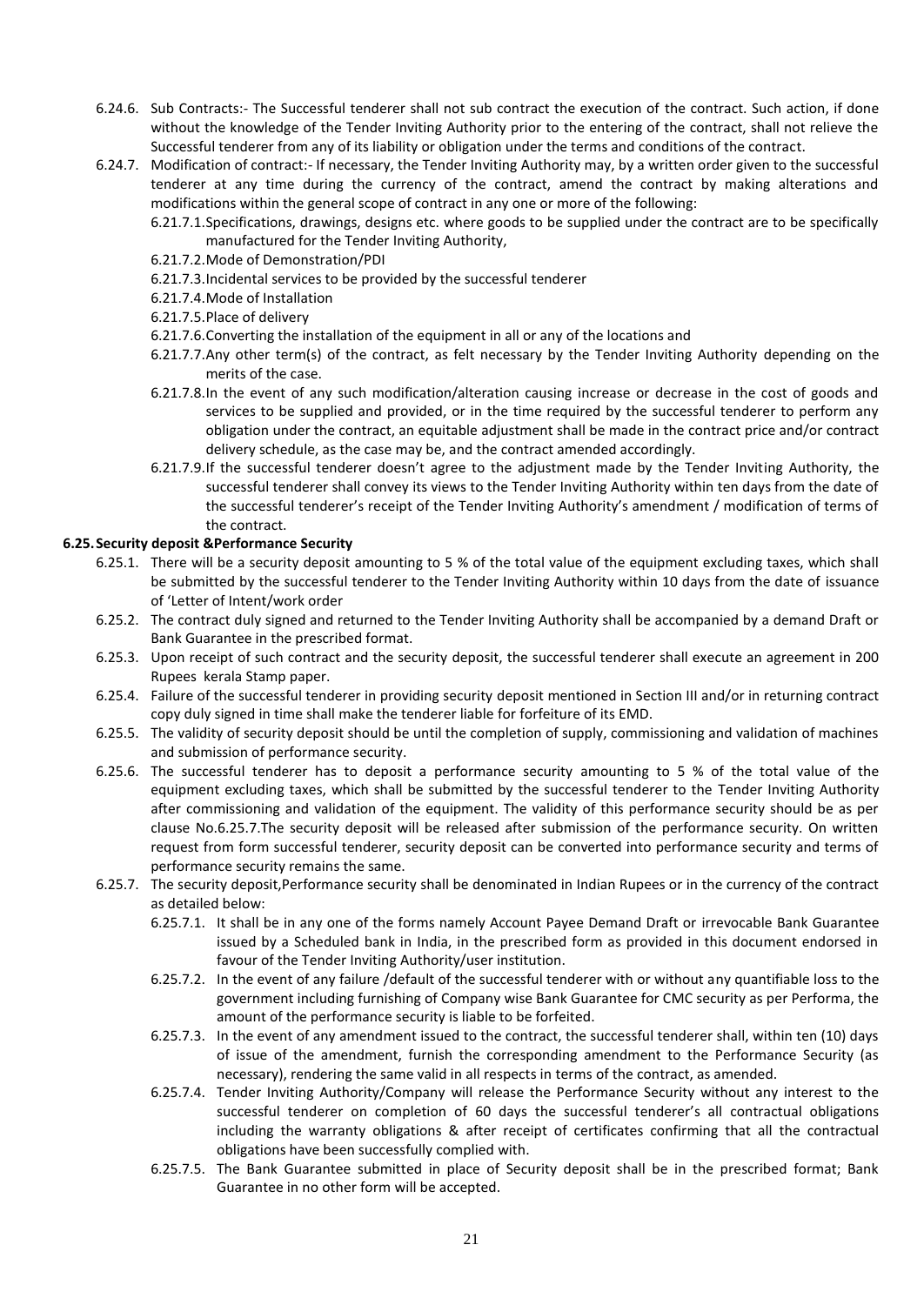## **6.26.Delivery and Installation**

- 6.26.5. The successful tenderer will have to arrange transportation of the ordered goods as per its own procedure and pay necessary insurance against loss or damage incidental to manufacture or acquisition, transportation, storage and delivery and pay all necessary charges incidental till it is installed in the Company. It shall be ensured that the equipment arrive at the destination(s) in good condition within the delivery period mentioned and as per the other requirements of the Tender Document. The successful tenderer shall arrange for obtaining import licences, statutory clearances etc. within the delivery period stipulated as cl 5.1.2.
- 6.26.6. Delay in the successful tenderer's performance:- The successful tenderer shall deliver of the goods and perform the services under the contract within the time schedule specified by the Tender Inviting Authority in the List of Requirements and as incorporated in the contract.
- 6.26.7. A copy of the invoice shall be submitted to Company for effecting stock entry at the respective location.
- 6.26.8. If at any time during the currency of the contract, the successful tenderer encounters conditions hindering timely delivery of the goods and performance of services, the successful tenderer shall inform the Tender Inviting Authority in writing within a week about the same and its likely duration and make a request to the Tender Inviting Authority for extension of the delivery schedule accordingly. On receiving the successful tenderer's communication, the Tender Inviting Authority shall examine the situation as soon as possible and, at its discretion, may agree to extend the delivery schedule, with or without liquidated damages for completion of successful tenderer's contractual obligations by issuing an amendment to the contract.
- 6.26.9. The goods will not be accepted after the date of issuance of notice of termination under cl. 6.35, even if the goods are ready or dispatched following the termination. For the remaining goods and services, the Tender Inviting Authority may decide:-
	- 6.26.9.1. To get any portion of the balance completed and delivered at the contract terms, conditions and prices; and / or
	- 6.26.9.2. To cancel the remaining portion of the goods and services and compensate the successful tenderer by paying an agreed amount for the cost incurred by the successful tenderer towards the remaining portion of the goods and services.
	- 6.26.9.3. To place orders for the unexecuted portion of the order or even the increased quantity with the next lowest qualified tenderer.
	- 6.26.9.4. The equipment should be suited for the existing layout of proposed plant. So bidder has to visit the site &study the drawing and to supply the machines suitable for the approved layout. The layout enclosed as annexure. Contractor has to study the site condition and has to do shifting into the correct location at contractor/supplier s risk and cost and to do installation. If additional access is required for shifting of machine this has to be intimated in writing within 15 days of issue of supply order. If it is not intimated in time, the additional expenditure incurred for this will be in suppliers scope.

#### **6.27.Imported Equipment**

- 6.27.1. The Tender Inviting Authority shall no way involve in the import of the equipment from foreign countries, if such equipment are manufactured outside the country. It shall be the solemn duty of the tenderer to import the equipment offered by paying the requisite consideration in foreign currency and following the stipulations issued by the Government of India, from time to time, in the import of equipment, especially when the import is from hostile nations.
- 6.27.2. The tenderers shall inform any advantages in prices to the Tender Inviting Authority because of reductions/exemptions in customs duty in case of imported equipment at the time of pre-tender meeting and the tender document shall be modified by amendment to that extent.
- 6.27.3. The Tender Inviting Authority will not interfere in any manner with the import process and the successful tenderer shall be solely responsible for supply and installation of any equipment at the time and locations stipulated/agreed to in the bids.
- 6.27.4. The Tender Inviting Authority prefers to deal with the importers or Indian subsidiaries of the foreign original equipment manufacturer having a place of business in India.
- 6.27.5. The payment will be made in Indian Rupees in freely convertible foreign currency preferably in USD(\$), Euro( $\epsilon$ ), Yen(¥) GBP  $(f)$ , to the successful tenderer and under no circumstance, the request for opening of letter of credit or payment in foreign currency will be entertained.
- 6.27.6. The successful tenderer shall indemnify the Tender Inviting Authority from all liabilities/damages, if any, that may arise out of the conduct of the tenderer in violation of foreign exchange regulations.
- 6.27.7. However, the tenderers shall disclose the country of origin and shall obtain an undertaking from such OEM to provide spares or service support for the period of contract. The tenderer also share the details of shipment on receipt of the firm order with LC. Failure on the part of the OEM to perform the agreed terms of the undertaking in providing the spares and after sales support will be construed as violation of the contractual obligations by the successful tenderer terming the relation as that of a principal and agent under laws of the country. Such violations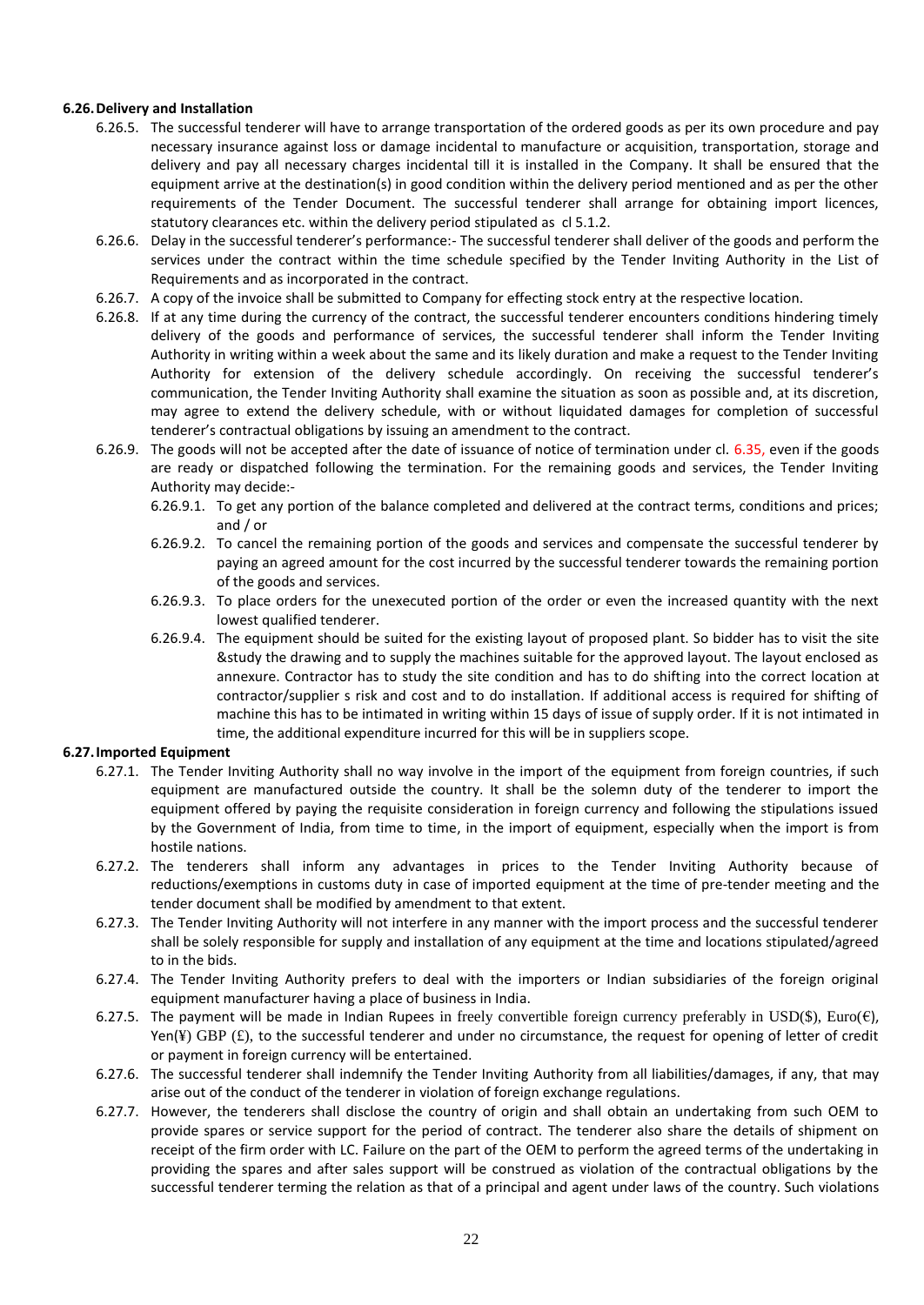may eventually lead to forfeiture of performance security and also lead towards blacklisting/debarring the successful tenderer.

# **6.28.Intellectual Property Rights(IPR)**

- 6.28.1. The successful tenderer shall, at all times, indemnify and keep indemnified the Tender Inviting Authority, free of cost, against all claims which may arise in respect of goods & services to be provided by the successful tenderer under the contract for infringement of any intellectual property rights or any other right protected by patent, registration of designs or trademarks.
- 6.28.2. In the event of any such claim in respect of alleged breach of patent, registered designs, trademarks etc. being made against the Tender Inviting Authority, the Tender Inviting Authority shall notify the successful tenderer of the same and the successful tenderer shall, at his own expenses take care of the same for settlement without any liability to the Tender Inviting Authority.
- 6.28.3. The Successful tenderer/its Indian Agent/CMC Provider shall at all times, indemnify and keep indemnified the Tender Inviting Authority/Government of India against all claims/ damages etc. for any infringement of any Intellectual Property Rights (IPR) while providing its services under Comprehensive Warranty/ CMC/AMC.

### **6.29.Corrupt or Fraudulent Practices**

- 6.29.1. It is required by all concerned namely the Tender Inviting Authority/ Tenderers/Successful tenderers etc to observe the highest standard of ethics during the procurement and execution of such contracts. In pursuance of this policy, the Tender Inviting Authority defines, for the purposes of this provision, the terms set forth below as follows:
	- 6.29.1.1. "corrupt practice" means the offering, giving, receiving or soliciting of anything of value to influence the action of a public official in the procurement process or in contract execution; and
	- 6.29.1.2. "fraudulent practice" means a misrepresentation of facts in order to influence a procurement process or the execution of a contract to the detriment of the Tender Inviting Authority, and includes collusive practice among Tenderers (prior to or after Tender submission) designed to establish Tender prices at artificial non-competitive levels and to deprive the Tender Inviting Authority of the benefits of free and open competition;
	- 6.29.1.3. Government/ Tender Inviting Authority will reject a proposal for award if it determines that the Tenderer recommended for award has engaged in corrupt or fraudulent practices in competing for the contract in question; will declare a firm ineligible, either indefinitely or for a stated period of time, to be awarded a contract by the Tender Inviting Authority if it at any time determines that the firm has engaged in corrupt or fraudulent practices in competing for, or in executing the contract.
- 6.29.2. No tenderer shall contact the Tender Inviting Authority or any of its officers or any officers of the government on any matter relating to its bid, other than communications for clarifications and requirements under this tender in writing, with an intention to influence the members of various committees or officials of Tender Inviting Authority. Any such effort by a tenderer to influence the Tender Inviting Authority in the Tender Inviting Authority's bid evaluation committee, bid comparison or contract award decisions may result in rejection of the tenderers bid.

## **6.30. Force Majeure**

- 6.30.1. For purposes of this clause, Force Majeure means an event beyond the control of the successful tenderer and not involving the successful tenderer's fault or negligence and which is not foreseeable and not brought about at the instance of , the party claiming to be affected by such event and which has caused the non – performance or delay in performance. Such events may include, but are not restricted to, acts of the Tender Inviting Authority either in its sovereign or contractual capacity, natural calamities like earthquake, tsunami, flood wars or revolutions, hostility, acts of public enemy, civil commotion, sabotage, fires, floods, explosions, epidemics, quarantine restrictions, strikes excluding by its employees , lockouts excluding by its management, and freight embargoes.
- 6.30.2. If a Force Majeure situation arises, the successful tenderer shall promptly notify the Tender Inviting Authority/in writing of such conditions and the cause thereof within twenty one days of occurrence of such event. Unless otherwise directed by the Tender Inviting Authority in writing, the successful tenderer shall continue to perform its obligations under the contract as far as reasonably practical, and shall seek all reasonable alternative means for performance not prevented by the Force Majeure event.
- 6.30.3. If the performance in whole or in part or any obligation under this contract is prevented or delayed by any reason of Force Majeure for a period exceeding sixty days, either party may at its option terminate the contract without any financial repercussion on either side.
- 6.30.4. In case due to a Force Majeure event the Tender Inviting Authority is unable to fulfill its contractual commitment and responsibility, the Tender Inviting Authority will notify the successful tenderer accordingly and subsequent actions taken on similar lines described in above sub-paragraphs.

#### **6.31.Resolution of disputes**

6.31.1. If dispute or difference of any kind shall arise between the Tender Inviting Authority and the successful tenderer in connection with or relating to the contract, the parties shall make every effort to resolve the same amicably by mutual consultations.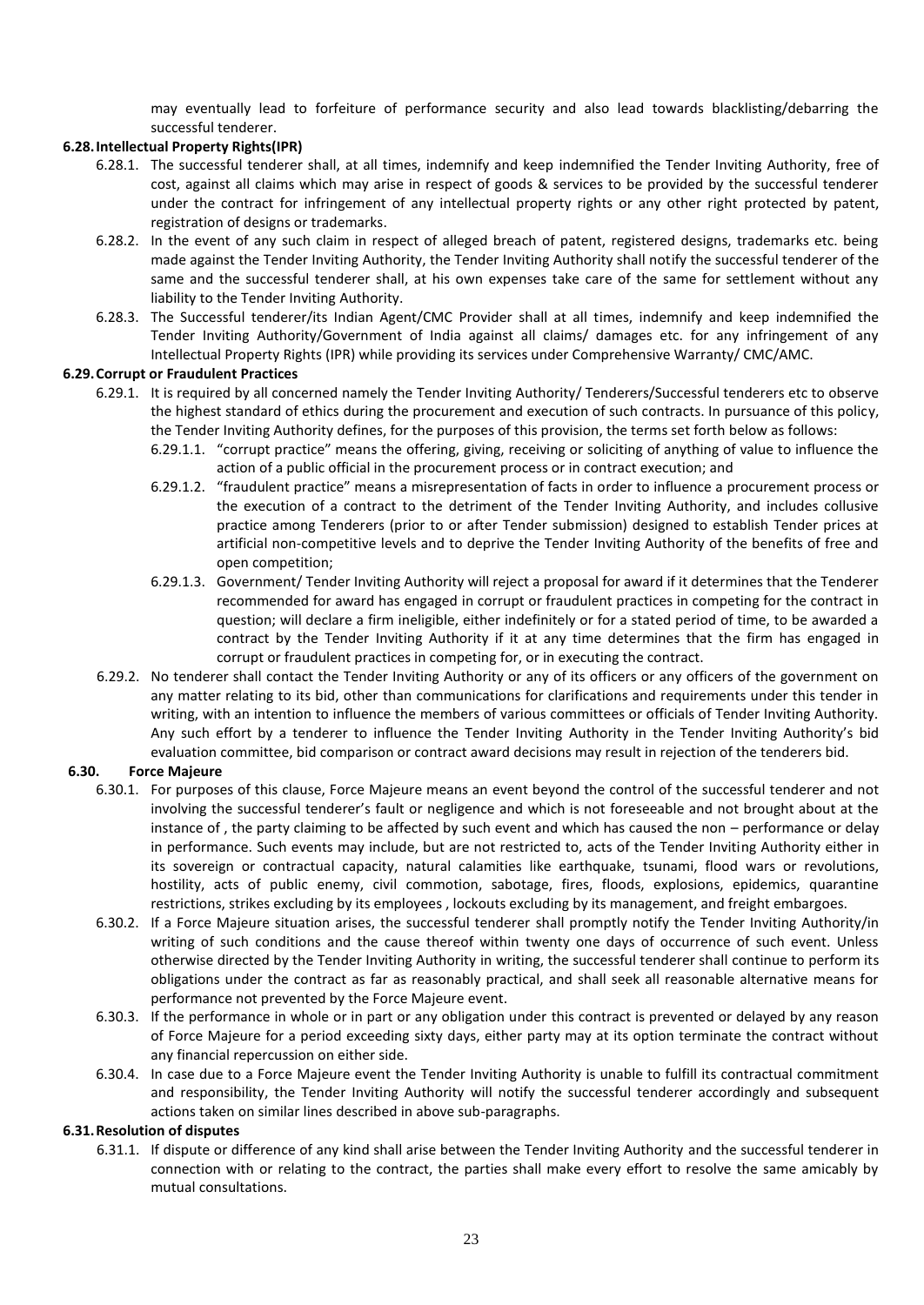- 6.31.2. If the parties fail to resolve their dispute or difference by such mutual consultation within twenty-one days of its occurrence, then, unless otherwise provided in the tender document, either the Tender Inviting Authority or the successful tenderer may give notice to the other party of its intention to commence arbitration, as provided the applicable arbitration procedure will be as per the Arbitration and Conciliation Act, 1996 of India.
- 6.31.3. In the case of a dispute or difference arising between the Tender Inviting Authority and a domestic Successful tenderer relating to any matter arising out of or connected with the contract, such dispute or difference shall be referred to the sole arbitration of competent authority, Govt. of Kerala whose decision shall be final.
- 6.31.4. Venue of Arbitration: The venue of arbitration shall be the place from where the contract has been issued, i.e., Alappuzha, Kerala, India.

### **6.32.Applicable Law & Jurisdiction of Courts**

- 6.32.1. The contract shall be governed by and interpreted in accordance with the laws of India for the time being in force.
- 6.32.2. All disputes arising out of this tender will be subject to the exclusive jurisdiction of courts of law in Alappuzha.

### **6.33.General/ Miscellaneous Clauses**

- 6.33.1. Nothing contained in this Contract shall be constructed as establishing or creating between the parties, i.e. the Successful tenderer/its Indian Agent/CMC Provider on the one side and the Tender Inviting Authority on the other side, a relationship of master and servant or principal and agent.
- 6.33.2. Any failure on the part of any Party to exercise right or power under this Contract shall not operate as waiver thereof.
- 6.33.3. The Successful tenderer shall notify the Tender Inviting Authority of any material change would impact on performance of its obligations under this Contract.
- 6.33.4. Each member/constituent of the Successful tenderer(s), in case of consortium shall be jointly and severally liable to and responsible for all obligations towards the Tender Inviting Authority, Government for performance of contract/services including that of its Associates/ Sub Contractors under the Contract.
- 6.33.5. The Successful tenderer shall, at all times, indemnify and keep indemnified the Tender Inviting Authority against any claims in respect of any damages or compensation payable in consequences of any accident or injury sustained or suffered by its employees or agents or by any other third party resulting from or by any action, omission or operation conducted by or on behalf of the successful tenderer/its associate/affiliate etc.
- 6.33.6. All claims regarding indemnity shall survive the termination or expiry of the contract.

### **6.34.Penalties for non-performance**

- 6.34.1. The penalties to be imposed, at any stage ,under this tender are;
	- 6.34.1.1. imposition of liquidated damages,
	- 6.34.1.2. forfeiture of EMD/ security deposit/performance security
	- 6.34.1.3. termination of the contract
	- 6.34.1.4. blacklisting/debarring of the tenderer
- 6.34.2. Failure to produce the requisite certificates after claiming to possess such certificates or concealment or misrepresentation of facts will not only lead to rejection of tenders in the first round itself and/or may lead to forfeiture of EMD, security deposit, performance security as well as result in black listing/debarring of the tenderer.
- 6.34.3. The penalties to be imposed on the tenderer, at any stage, will be decided on the basis of the violations of number of tender conditions specifically mentioned in the tender document as that leading to forfeiture or EMD,security deposit, Performance Security or leading to black-listing/debarring .
- 6.34.4. Any unexcused delay by the successful tenderer in maintaining its contractual obligations towards delivery of goods and performance of services shall render the successful tenderer liable to any or all of the following sanctions:
- 6.34.5. Liquidated damages:- If the successful tenderer fails to deliver any or all of the goods or fails to perform the services within the time frame(s) prescribed in the contract, the Tender Inviting Authority shall, without prejudice to other rights and remedies available to the Tender Inviting Authority under the contract, deduct from the contract price, as liquidated damages, a sum equivalent to 1% of the equipment to be supplied per week of delay or part thereof on delayed supply of goods and/or services until actual delivery or performance subject to a maximum of 10% of the contract price. Once the delivery period is exceeded, Tender Inviting Authority mayconsider termination of the contract. During the abovementioned delayed period of supply and / or performance, the conditions incorporated shall also apply and Tender Inviting Authority shall seek alternate measures at the risk and cost of the successful tenderers.
- 6.34.6. The penalties imposed by the Tender Inviting Authority will be published on the website of the Tender Inviting Authority for a period as decided as appropriate by it with a view to prevent other government institutions from procurement of equipment from such tenderers.
- 6.34.7. Termination of Contract

#### **6.35.Termination for default:-**

6.35.1. The Tender Inviting Authority, without prejudice to any other contractual rights and remedies available to it (the Tender Inviting Authority), may, by written notice of default sent to the successful tenderer, terminate the contract